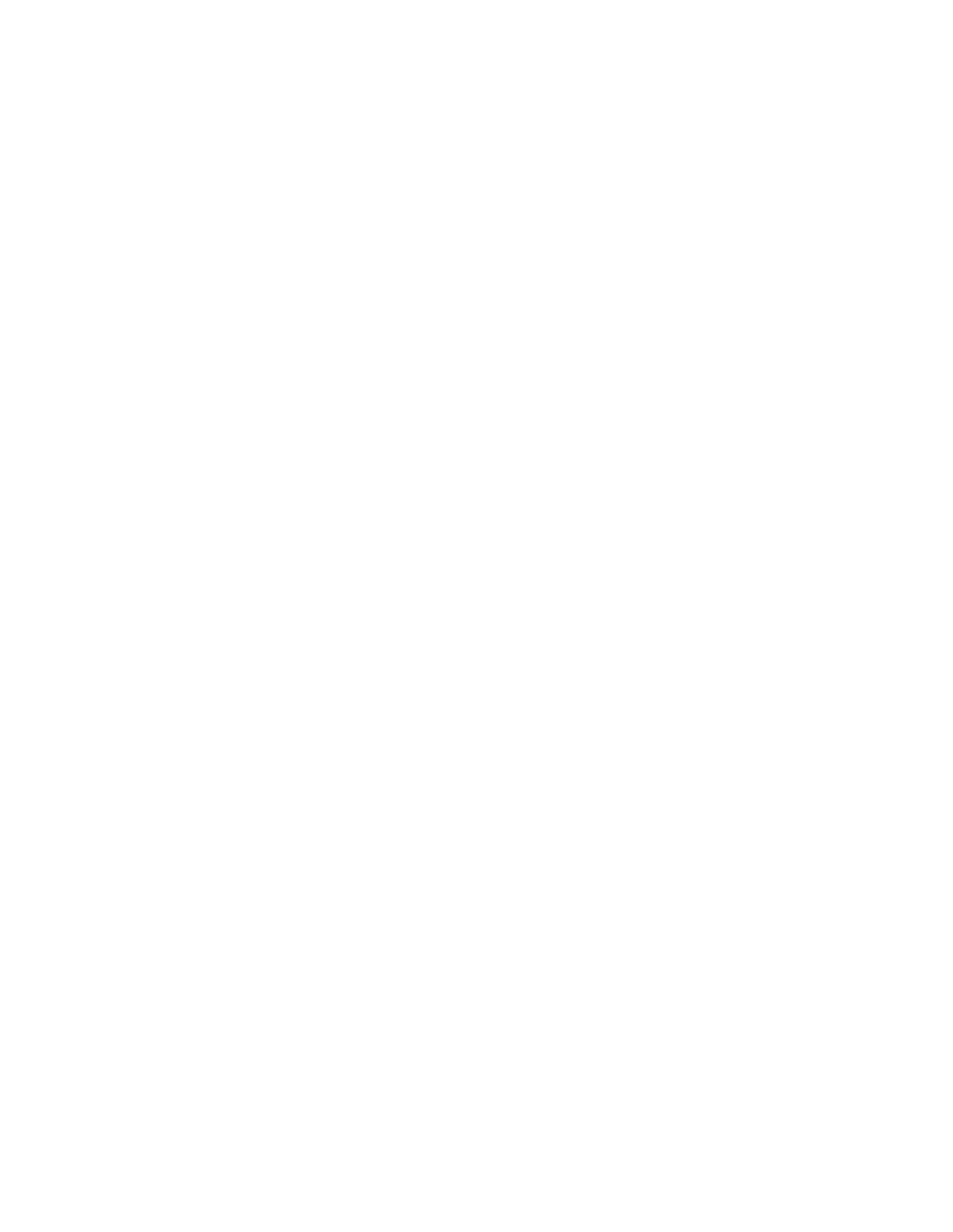## **SECTION 09873 INTERIOR COATING, DISINFECTION, AND EXTERIOR PAINTING OF A NEW WELDED STEEL WATER TANK USING BOTH SHOP AND FIELD COATING OPERATIONS**

## <span id="page-2-0"></span>**PART 1 - GENERAL**

#### <span id="page-2-1"></span>1.01 PURPOSE

A. The purpose of this specification is to establish methods and procedures for coating, curing of coating, disinfection, painting, and handling of non-hazardous materials/wastes.

#### <span id="page-2-2"></span>1.02 SCOPE OF WORK

- A. Work to be accomplished includes application of protective coatings and disinfection of interior surfaces, and painting of exterior surfaces, including surface preparation, handling of non-hazardous materials/wastes, and other work necessary to accomplish the approved end result of a totally protected and usable structure, including all attachments, accessories and appurtenances, generally as follows:
	- 1. Abrasively blast clean and apply primer to all interior and exterior surfaces in the Fabricator's or Coating Contractor's shop.
	- 2. Apply a complete coating system over the primer in the shop to all surfaces that will be made inaccessible after erection in accordance with paragraphs 1.02B and 3.06.
	- 3. Apply primer to all damaged or unprimed surfaces in the field and then apply a complete coating system to all interior surfaces in accordance with paragraph 3.06.
	- 4. Electrically detect epoxy coating system and repair as required.
	- 5. Apply a flexible sealant to all circumferential shell/roof connections, roof plate lap seams, and other crevices/voids that preclude proper coating application.
	- 6. Apply primer to all damaged or unprimed surfaces in the field and then apply a complete coating system to all exterior surfaces in accordance with paragraph 3.07.
	- 7. Cure applied coatings.
	- 8. Wash down coated surfaces and disinfect complete interior.
	- 9. Test, handle and dispose of any non-hazardous wastes generated from coating operations in conformance with all regulations.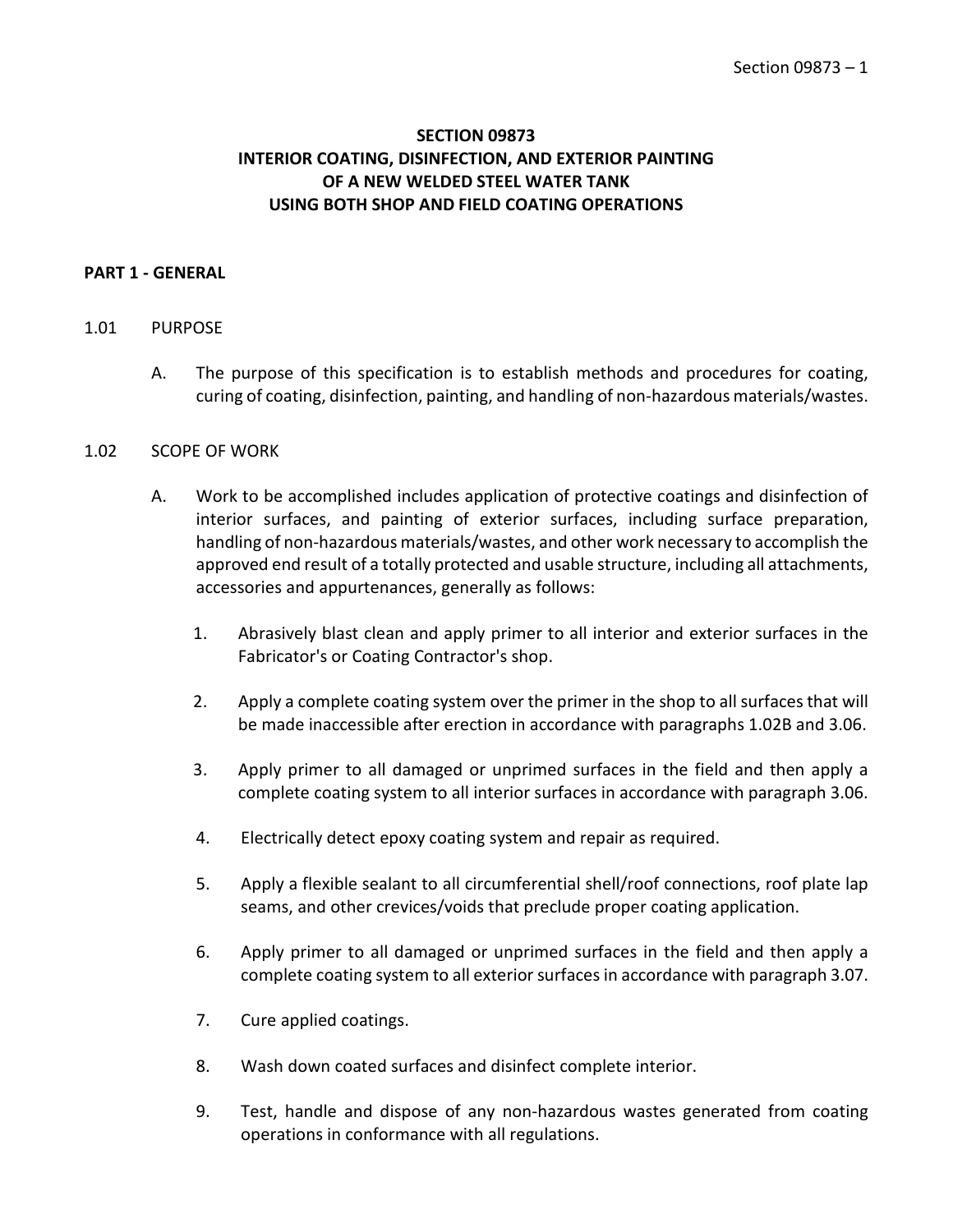- 10. The District will consider all work being accomplished in the field if bidder's submittal for field work meets all requirements of the specification and is in the District's best interest, as determined by the District.
- B. Prior to erection of tank, all steel surfaces made inaccessible after erection (except underside of bottom plates) shall be cleaned as specified herein and shall receive the full coating/paint system for the specific area. This includes, but is not limited to, metal to metal contact areas, e.g. bolted joints, tops of roof rafters and underside of column bases and inaccessible areas, e.g. interior of overflow pipe, stilling wells and interior/exterior of drain pipe.
- C. Surfaces not to be coated or painted include fencing, concrete surfaces, liquid level indicator accessories, glass, plastic, nameplates, and other surfaces on which paints would not adhere or would interfere with operation of specific item.

## <span id="page-3-0"></span>1.03 REFERENCE SPECIFICATIONS AND STANDARDS

- A. Without limiting the general aspects or other requirements of this specification, work and equipment shall conform to applicable requirements of municipal, state and federal codes, laws and ordinances governing the work, the Eastern Municipal Water District, SSPC: The Society for Protective Coatings and manufacturer's printed instructions, subject to District's approval.
- B. The Contractor shall meet all the terms of the District's General Conditions for Major Construction and Maintenance. The terms of the General Conditions shall be referenced for contractual procedures.
- C. The District's decision shall be final as to interpretation and/or conflict between any of the referenced codes, laws, ordinances, specifications and standards contained herein.
- D. American Society for Testing and Materials (ASTM)
	- 1. ASTM E337, Standard Test Method for Measuring Humidity with a Psychrometer
	- 2. ASTM D1186, Standard Test Method for Nondestructive Measurement of Dry Film Thickness of Nonmagnetic Coatings Applied to a Ferrous Base
	- 3. ASTM D3359, Standard Test Method for Measuring Adhesion by Tape.
	- 4. ASTM D4138, Standard Test Method for Measurement of Dry Paint Thickness of Protective Coating Systems by Destructive Means
	- 5. ASTM D4285, Standard Test Method for Indicating Oil or Water in Compressed Air
	- 6. ASTM D4414, Standard Practice for Measurement of Wet Film Thickness by Notch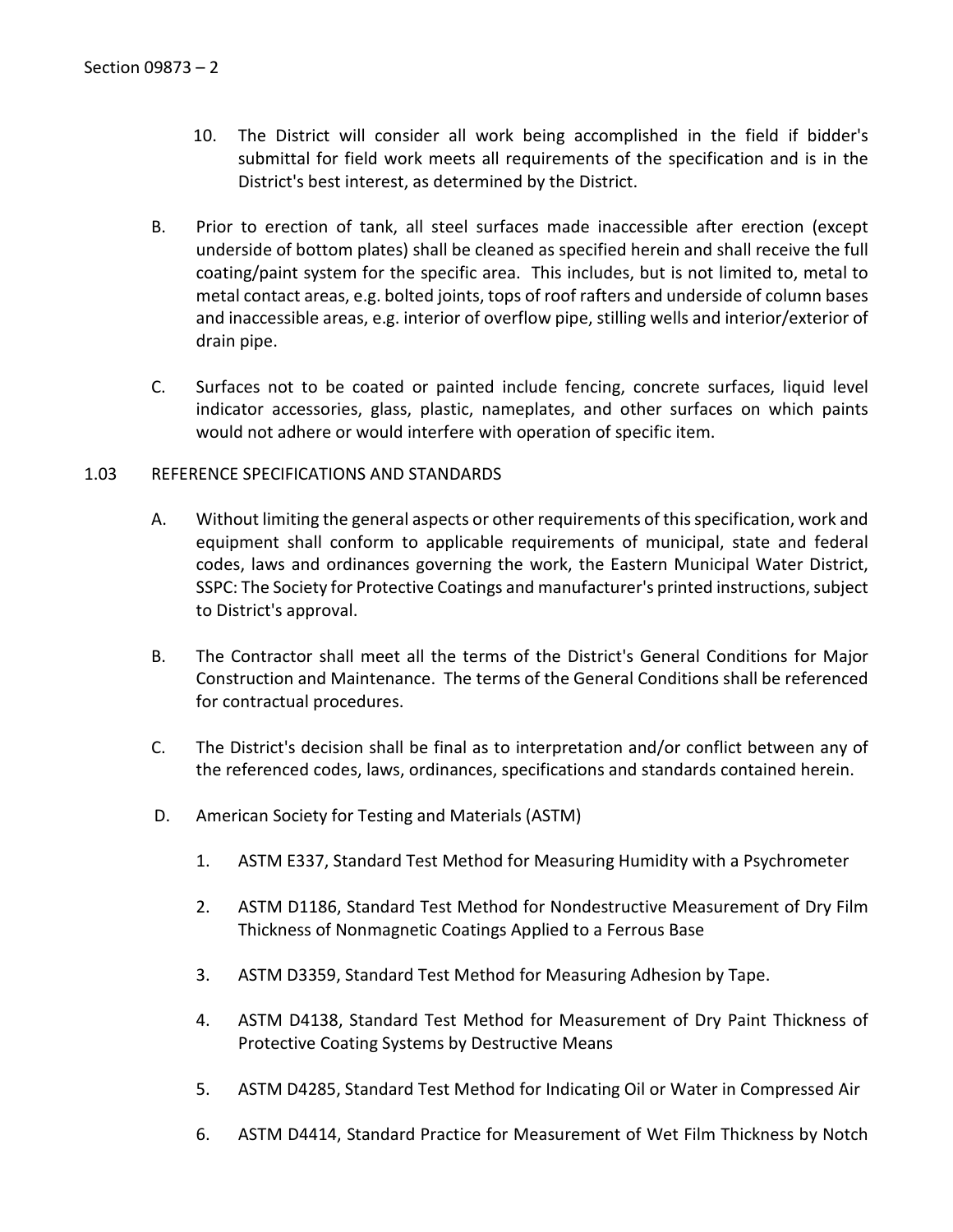Gages

- 7. ASTM D4417, Standard Test Methods for Field Measurement of Surface Profile of Blast Cleaned Steel
- 8. ASTM D5402, Standard Test Methods for Assessing the Solvent Resistance of Organic Coatings Using Solvent Rubs
- E. American Water Works Association (AWWA)
	- 1. AWWA D102, AWWA Standard for Coating Steel Water Storage Tanks
	- 2. AWWA C652, AWWA Standard for Disinfection of Water Storage Facilities
	- 3. AWWA M42, AWWA Manual of Water Supply Practices, Steel Water Storage Tanks
- F. SSPC: Society for Protective Coatings (SSPC)
	- 1. SSPC-SP 1, Solvent Cleaning
	- 2. SSPC-SP 2/3, Hand/Power Tool Cleaning
	- 3. SSPC-SP 6, Commercial Blast Cleaning
	- 4. SSPC-SP 7, Brush-off Blast Cleaning
	- 5. SSPC-SP 10, Near-White Blast Cleaning
	- 6. SSPC-SP 11, Power Tool Cleaning to Bare Metal
	- 7. SSPC-SP 15, Power Tool Cleaning to Commercial Grade Cleanliness
	- 8 SPC-PA1, latest revision, for "Shop, Field and Maintenance Painting
	- 9. SSPC-PA 2, Measurement of Dry Film Thickness with Magnetic Gages
	- 10. SSPC-VIS 1, Visual Standard for Abrasive Blast Cleaned Steel
	- 11. SSPC-VIS 3, Visual Standard for Hand and Power Tool Cleaned Steel
	- 12. SSPC Publication No. 91-12, Coating and Lining Inspection Manual
	- 13. SSPC-Visual Comparison Manual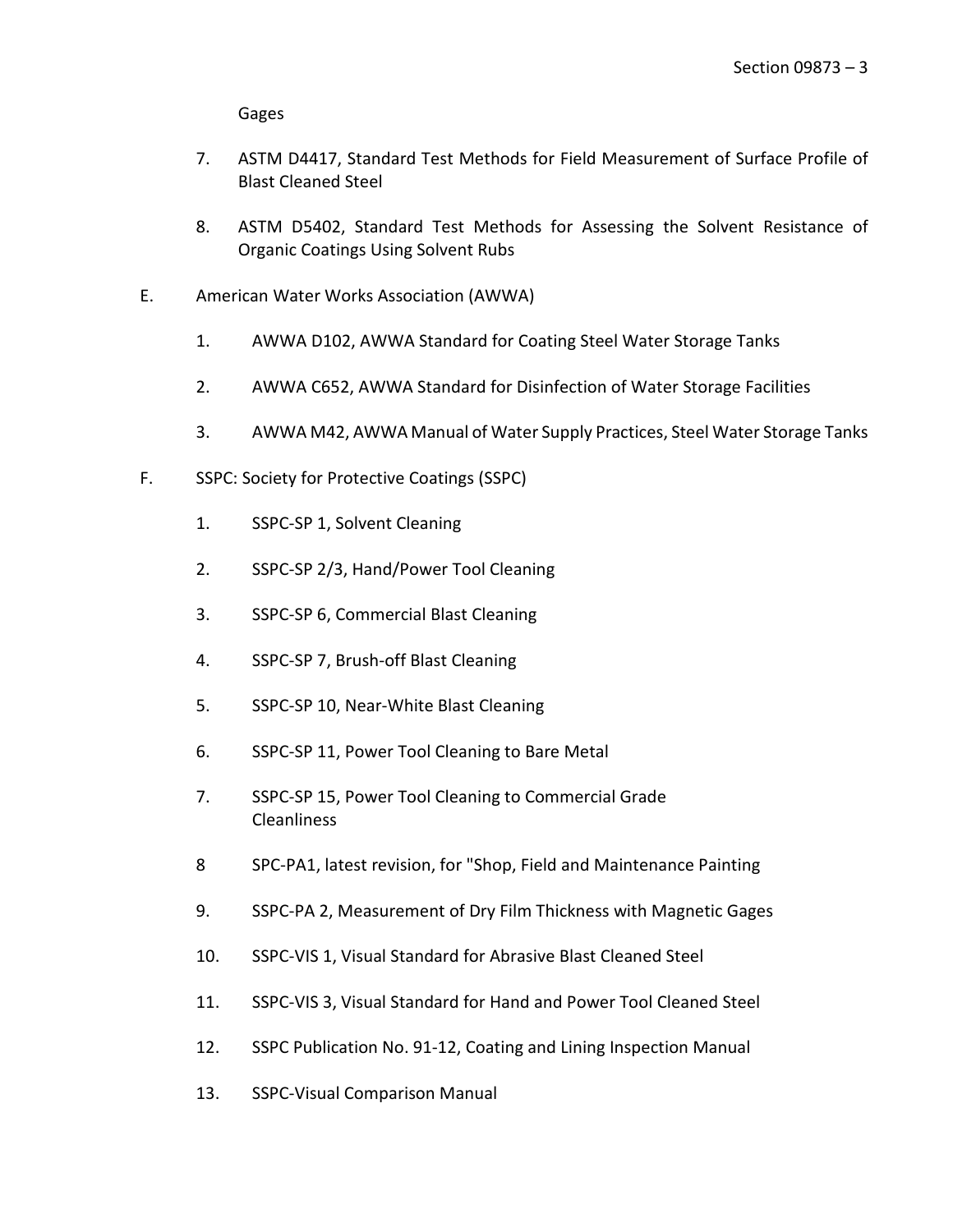- 14. SSPC Guide 12 Guide for Illumination of Industrial Painting
- 15. SSPC's Publication 91-12 "Testing Recirculated Abrasives
- G. NACE International (NACE)
	- 1. NACE SP 0188, Standard Recommended Practice for Discontinuity (Holiday) Testing of Protective Coatings
	- 2. NACE SP 0178, Standard Recommended Practice for fabrication Details, Surface Finish Requirements, and Proper Design Considerations for Tanks and Vessels to be Lined for Immersion Service.

## <span id="page-5-0"></span>1.04 COMPLETION OF WORK

A. All surface preparation, coating application, curing of coating and disinfection work on tank interiors, and exterior painting and handling/disposing of non-hazardous materials/wastes shall be completed within the number of calendar days consistent with the Contract Completion Schedule. If work is not completed within the number of calendar days specified, Contractor shall bear all additional expenses incurred after contract completion schedule.

#### <span id="page-5-1"></span>1.05 CONTRACTOR

A. The contractor shall be a licensed Painting and Decorating Contractor in the State of California (C-33 Classification). He shall have a minimum of five (5) years practical experience and successful history in the application of specified products to surfaces of steel water storage tanks. Upon request, he shall substantiate this requirement by furnishing a written list of references.

## <span id="page-5-2"></span>1.06 DEFINITIONS

- A. "Engineer" refers to the person authorized by the District to oversee the execution of the contract, acting either directly or through his properly authorized agents, each agent acting only within the scope of authority delegated to him.
- B. "Lining" refers to protective materials used or applied to interior surfaces. "Paint" refers to protective materials used or applied on exterior surfaces. "Coating" refers to protective materials used or applied on interior or exterior surfaces, or any protective material in general.
- C. "District" refers to the Eastern Municipal Water District.
- <span id="page-5-3"></span>1.07 HOURS OF WORK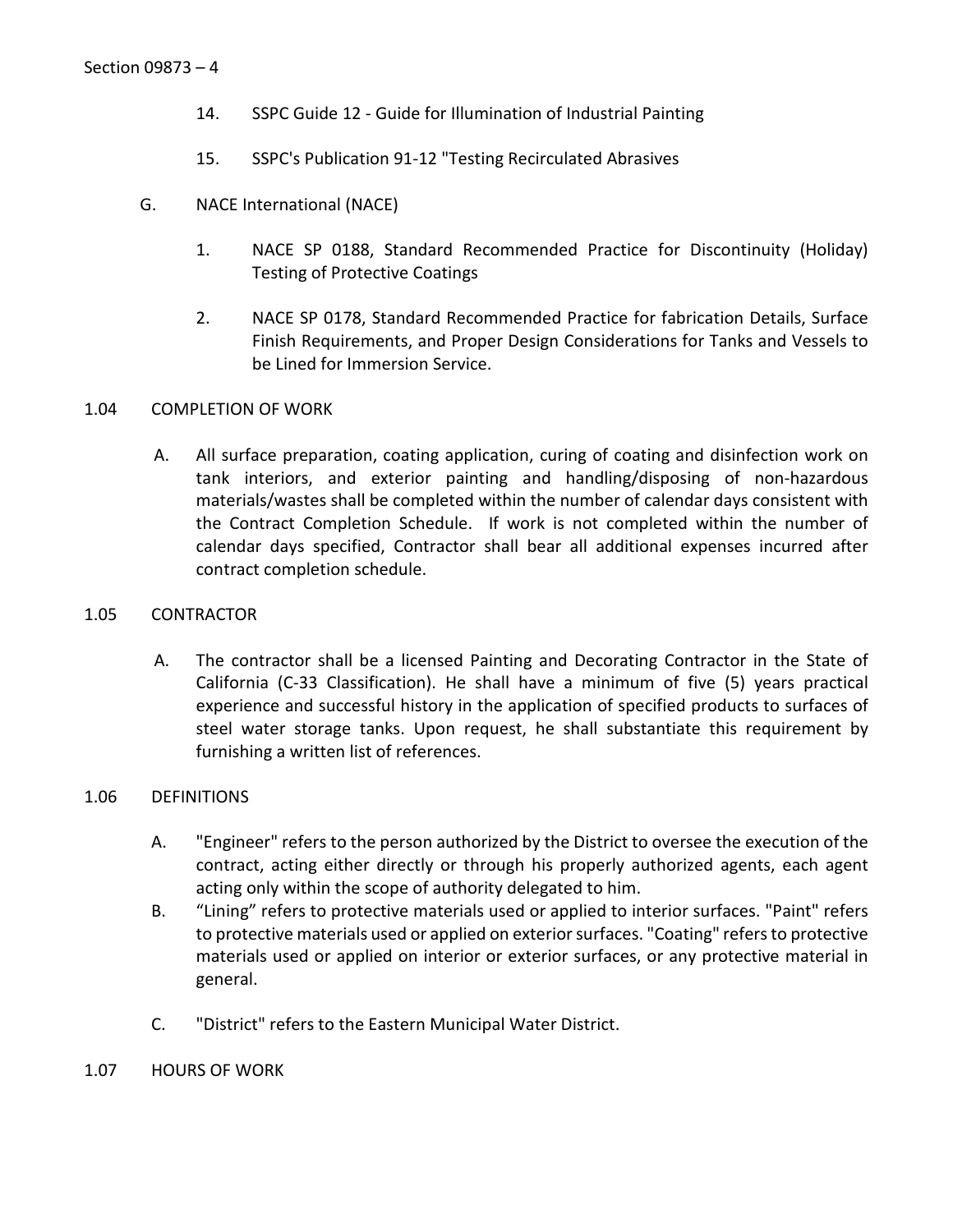- A. The Contractor's activities shall be confined to an eight hour shift between the hours of 7:00 a.m. and 5:00 p.m. Monday through Friday, excluding District-designated holidays. Any City or County regulations which are more stringent shall take precedence. Deviation from these hours will not be permitted without the prior consent of the District, except in emergencies involving immediate hazard to persons or property.
- B. In the event of either a Contractor requested deviation or Contractor caused emergency deviation, inspection service fees for District personnel and any third-party inspector will be charged against the Contractor at the discretion of the District. The service fees will be calculated at overtime rates including benefits, overhead, and travel time. The service fees will be deducted from any amounts due the Contractor. Charges will be made for any change to extraordinary work hours, including standby time due to late crew arrival or "no-show" by crew.
- C. Inspection hours made necessary as a result of the Contractor's crew working over forty hours per week must be scheduled and approved by District and overtime paid for by Contractor at the prevailing rate for overtime. Inspections requested by or made necessary as a result of actions by the Contractor on Saturdays, Sundays or holidays must be scheduled and approved by the District and paid for by Contractor at the prevailing rate for overtime or holiday work.

## <span id="page-6-0"></span>1.08 PRE-BID CONFERENCE

A. Pre-Bid Conference for the project will be conducted by the District as noted in the Notice Inviting Bids. The object of the Pre-Bid Conference is to acquaint bidders with the existing facility and site. The conditions and requirements of the plans and specifications shall govern over any information presented at the Pre-Bid Conference, unless amended in writing by the District

## <span id="page-6-1"></span>1.09 PRE-CONSTRUCTION CONFERENCE

A. Pre-Construction Conference shall be scheduled prior to start of project. The District and Contractor shall be present. The sequence of work will be discussed and will be mutually agreed upon to ensure that the work is accomplished and completed as stated in the Contract, and to allow for inspection and operations flexibility by District. A schedule of work to be accomplished and a list of labor, material and equipment rates for additional work will be established and maintained throughout the project. Contractor shall furnish resumes of all personnel assigned to project, and a complete set of approved submittal data for use by inspection personnel. Contractor shall have a designated representative for all projects.

## <span id="page-6-2"></span>1.10 QUALITY ASSURANCE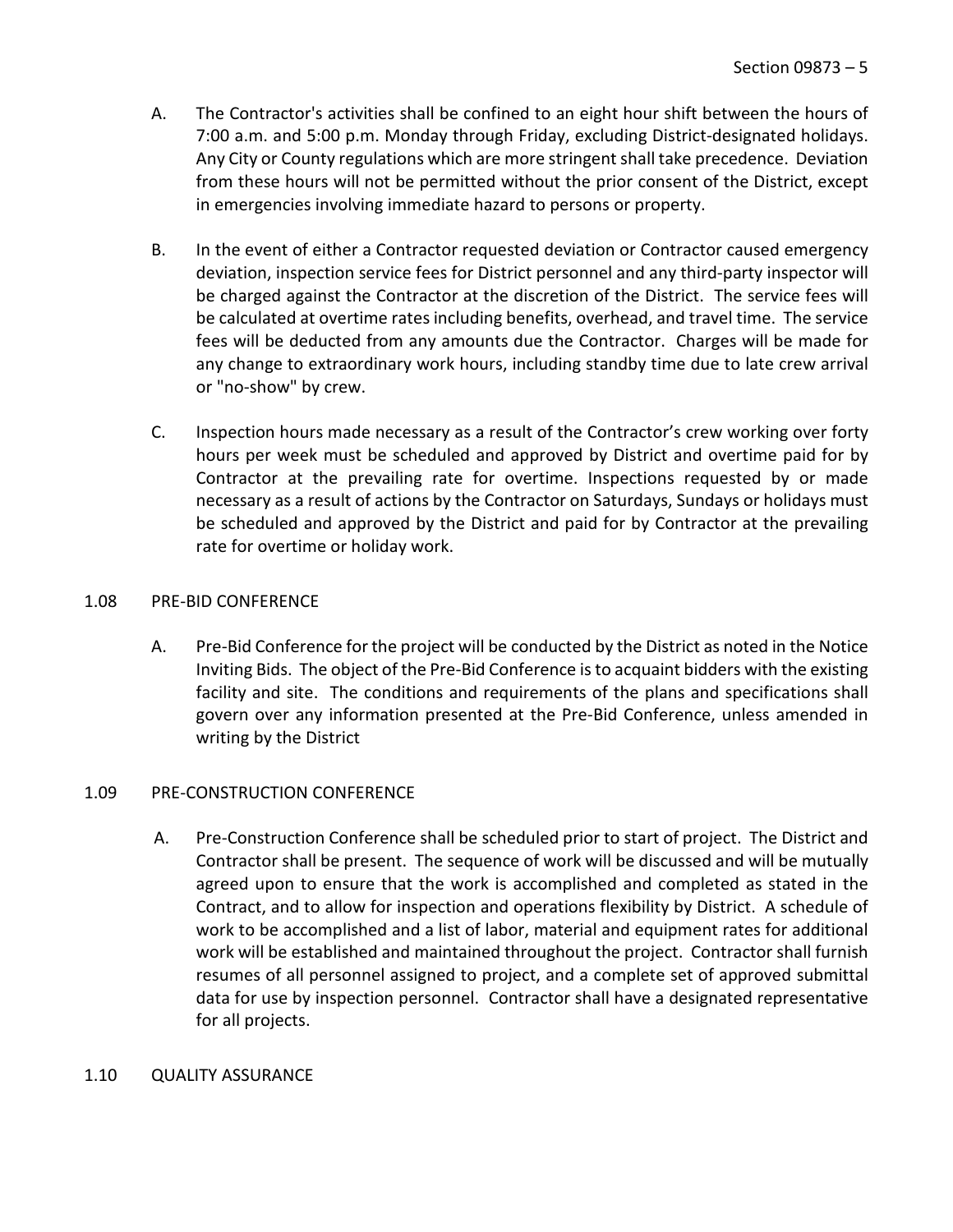- A. General: Quality assurance procedures and practices shall be utilized to monitor all phases of surface preparation, application and inspection throughout the duration of the project. Procedures or practices not specifically defined herein may be utilized provided they meet recognized and acceptable professional standards and are approved by the District.
- B. The Contractor shall submit manufacturers' literature and Safety Data Sheets (SDS) on all materials to be used in coating and painting operations, including, but not limited to coatings, paints, thinners, solvents and cleaning fluids. No materials will be allowed which have been stored over 60 days, or manufacturer's recommended shelf life, whichever is less. Contractor shall maintain copies of SDS's at jobsite at all times. Copies of all invoices showing purchased dates and delivery for all material mentioned above will be required.
- C. All materials furnished and all work accomplished under the Contract shall be subject to fulltime inspection by the District. The Contractor shall be held strictly to the true intent of the Specifications in regard to quality of materials, workmanship, and diligent execution of the Contract.
- D. Work accomplished in the absence of prescribed inspection may be required to be removed and replaced under the proper inspection, and the entire cost of removal and replacement, including the cost of all materials which may be furnished by the District and used in the work thus removed, shall be borne by the Contractor, regardless of whether the work removed is found to be defective or not. Work covered up without the authority of the District, shall, upon order of the District, be uncovered to the extent required, and the Contractor shall similarly bear the entire cost of accomplishing all the work and furnishing all the materials necessary for the removal of the covering and its subsequent replacement, as directed and approved by the District.
- E. Except as otherwise provided herein, the cost of inspection will be paid by the District.
	- 1. All surface preparation and priming operations accomplished offsite will be monitored 100% by an Owner appointed quality control inspector. All additional costs incurred by offsite inspection shall be borne by the Contractor. These include, but are not limited to travel, lodging, food, auto rental (where applicable) and any other expenses directly related to offsite inspection.
	- 2. The Contractor shall provide with his bid, a schedule of shop activities, including hours of work per day, days of work per week and total hours required for accomplishment of all shop cleaning and priming operations. The Contractor shall notify the District a minimum of 14 days in advance of shop cleaning and priming operations.
	- 3. If shop work is not scheduled on a consecutive basis to facilitate scheduling of an offsite inspector, expenses incurred by multiple trips to shop will be borne by Contractor.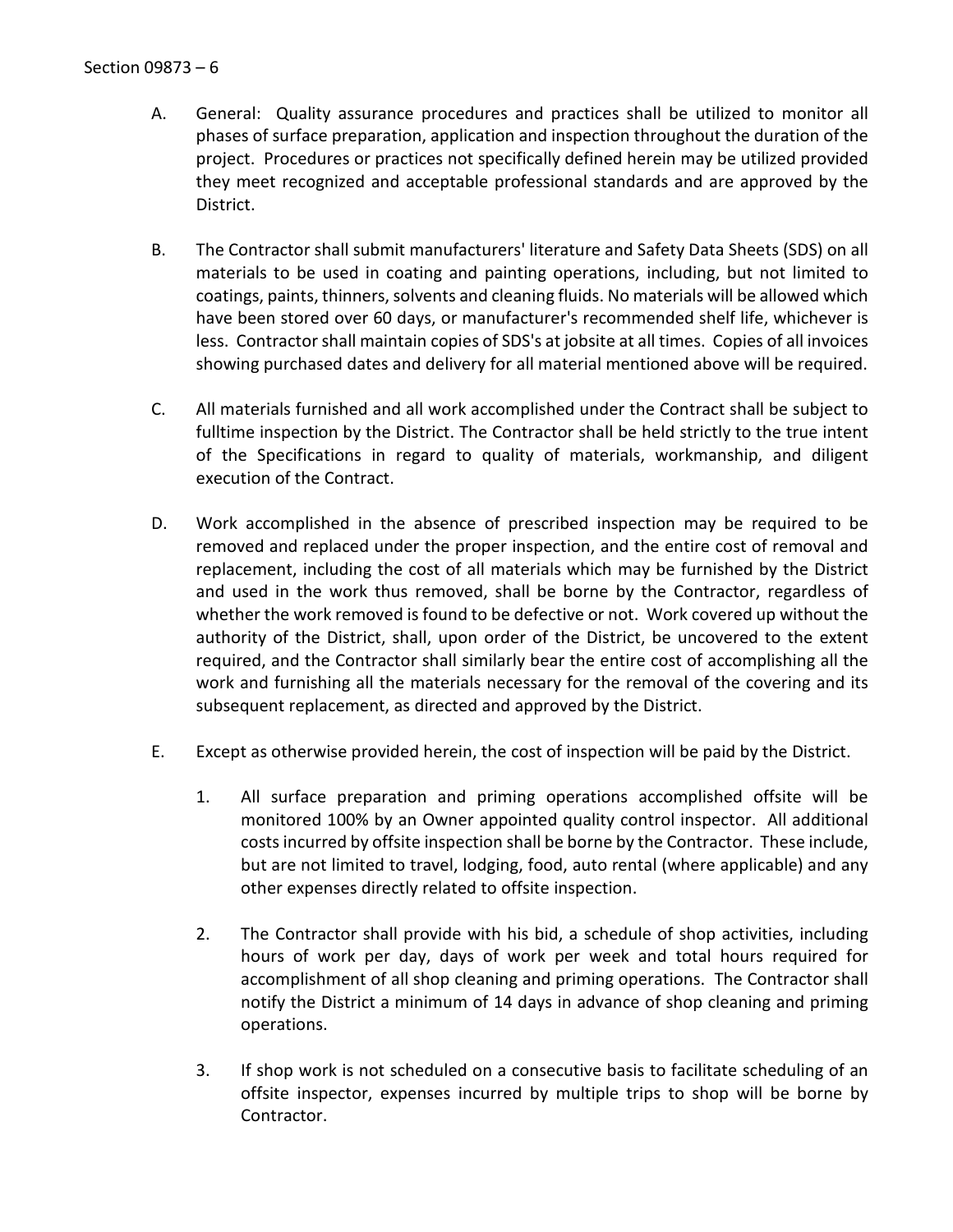- F. The District will make, or have made, such tests as it deems necessary to assure the work is being accomplished in accordance with the requirements of the Contract. Unless otherwise specified in the Special Conditions, the cost of such testing will be borne by the District. In the event such tests reveal non-compliance with the requirements of the Contract, the Contractor shall bear the cost of such corrective measures deemed necessary by the District, as well as the cost of subsequent retesting and re-inspection. It is understood and agreed the making of tests shall not constitute an acceptance of any portion of the work, nor relieve the Contractor from compliance with the terms of the Contract.
- G. Warranty Inspection: Warranty inspection shall be conducted between the eleventh and eighteenth months following completion of all work and filing of the Notice of Acceptance. The inspection will be accomplished when there will be minimum inconvenience to the District. All personnel present at the Pre-Construction Conference should be present at this inspection. All defective work shall be repaired in strict accordance with this specification and to the satisfaction of the District.
	- 1. Notification: The District shall establish the date for the inspection and shall notify the Contractor at least 30 days in advance. The District will drain the tank and Contractor shall provide, at his own expense, suitable lighting, scaffolding and ventilation for the inspection. At the District's option, warranty inspection for interior surfaces may be accomplished by diving operations with tank in service.
	- 2. Interior Inspection: The entire interior coating systems shall be visually inspected. All defective coating as well as damaged or rusting spots of the tank shall be satisfactorily repaired by and at the sole expense of the Contractor. All repaired areas shall then be electrically tested as specified in the above mentioned section and repair/electrical testing procedure repeated until surface is acceptable to the District. Defective coating shall be any of those defined by SSPC's Visual Comparison Manual.
	- 3. Exterior Inspection: The entire exterior paint system shall be visually inspected. All defective paint as well as damaged or rusting spots of the tank shall be satisfactorily repaired by and at the sole expense of the Contractor. Defective coating shall be any of those defined by SSPC's Visual Comparison Manual.
	- 4. Inspection Report: The District shall prepare and deliver to the Contractor an inspection report covering the first anniversary inspection, setting forth the number and type of failures observed, the percentage of the surface area where failure has occurred, and the names of the persons making the inspection.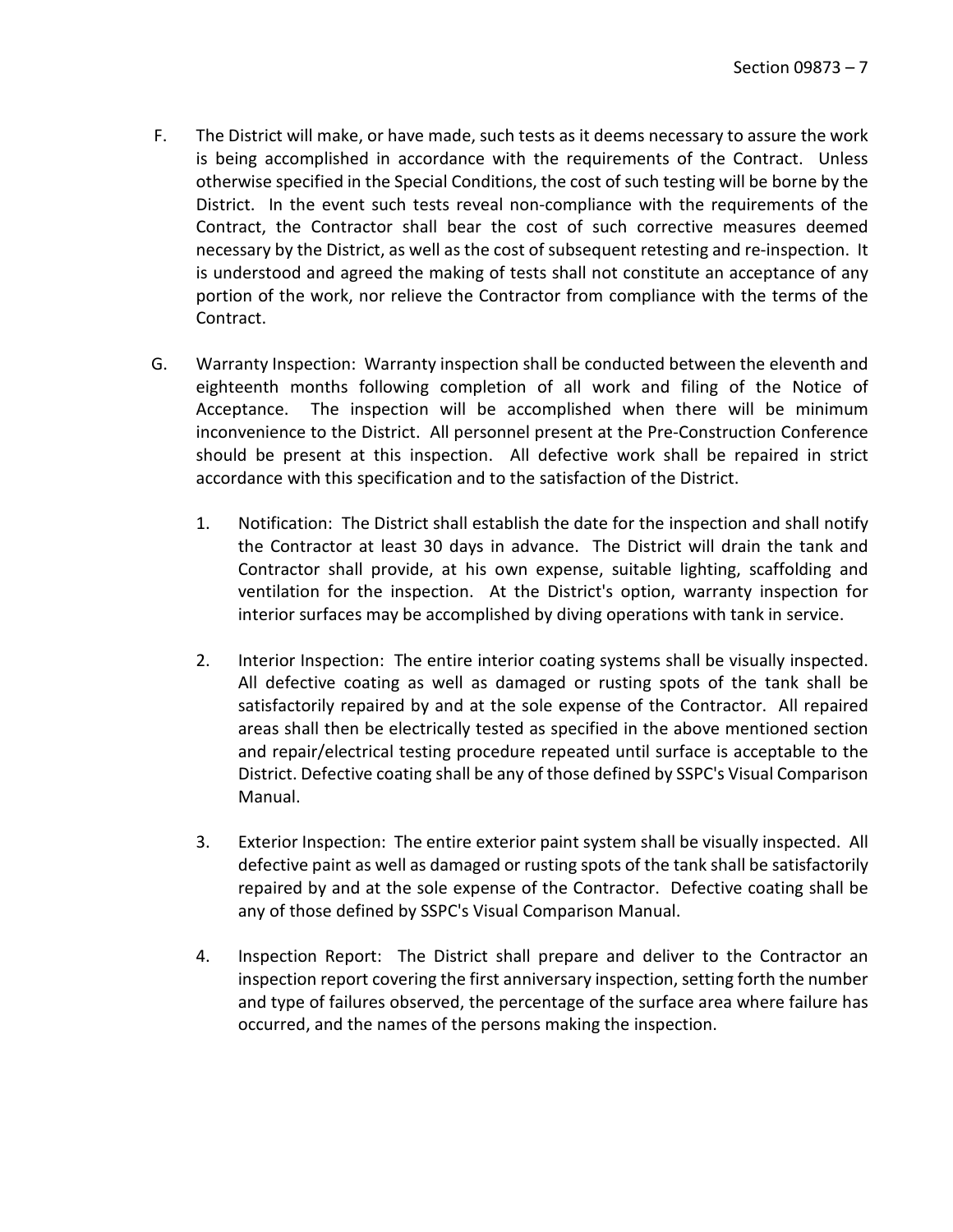- 5. Schedule: Upon completion of inspection and receipt of Inspection Report as noted herein, District shall establish a date for Contractor to proceed with remedial work. Any delay on part of Contractor to meet schedule Contract and District may proceed to have defects remedied as outlined under General Provisions.
- 6. Remedial Work: Any location where coating or paint has peeled, bubbled, or cracked and any location where rusting is evident shall be considered to be a failure of the system. The Contractor shall make repairs at all points where failures are observed by removing the deteriorated coating or paint, cleaning the surface, and reapplying the same system. If the area of failure exceeds 25 percent of a specific coated or painted surface, the entire applied system may be required to be removed and reapplied based on the District's sole judgment in accordance with the original specification.
	- a. Specific coated surfaces are defined as follows:
		- i) Roof support structure
		- ii) Roof plates interior
		- iii) Shell interior
		- iv) Floor interior
		- v) Roof exterior
		- vi) Shell exterior
		- vii) Attachments, accessories and appurtenances
- 7. Upon completion of interior warranty remedial work, Contractor shall disinfect tank as specified herein.
- 8. Costs: All noted costs for Contractor's inspection and all costs for repair shall be borne by the Contractor and in figuring his bid, the Contractor shall include an appropriate amount for testing and repair, including disinfection, as no additional allowance will be paid by the District for said inspection and repair.

## <span id="page-9-0"></span>1.11 SAFETY AND HEALTH REQUIREMENTS

A. Contractor shall fully comply with California Code of Regulations pertaining to the work including, but not limited to, the following Construction Safety Orders (CSO) or General Industrial Safety Orders (GISO):

| 1. | Illness Injury Prevention Program | CSO/GISO    | 1508/3203 |
|----|-----------------------------------|-------------|-----------|
| 2. | Confined Space Plan               | <b>GISO</b> | 5156/5159 |
| 3. | <b>Respiratory Protection</b>     | CSO/GISO    | 1531/5144 |
| 4. | <b>Hazard Communication</b>       | GISO        | 5194      |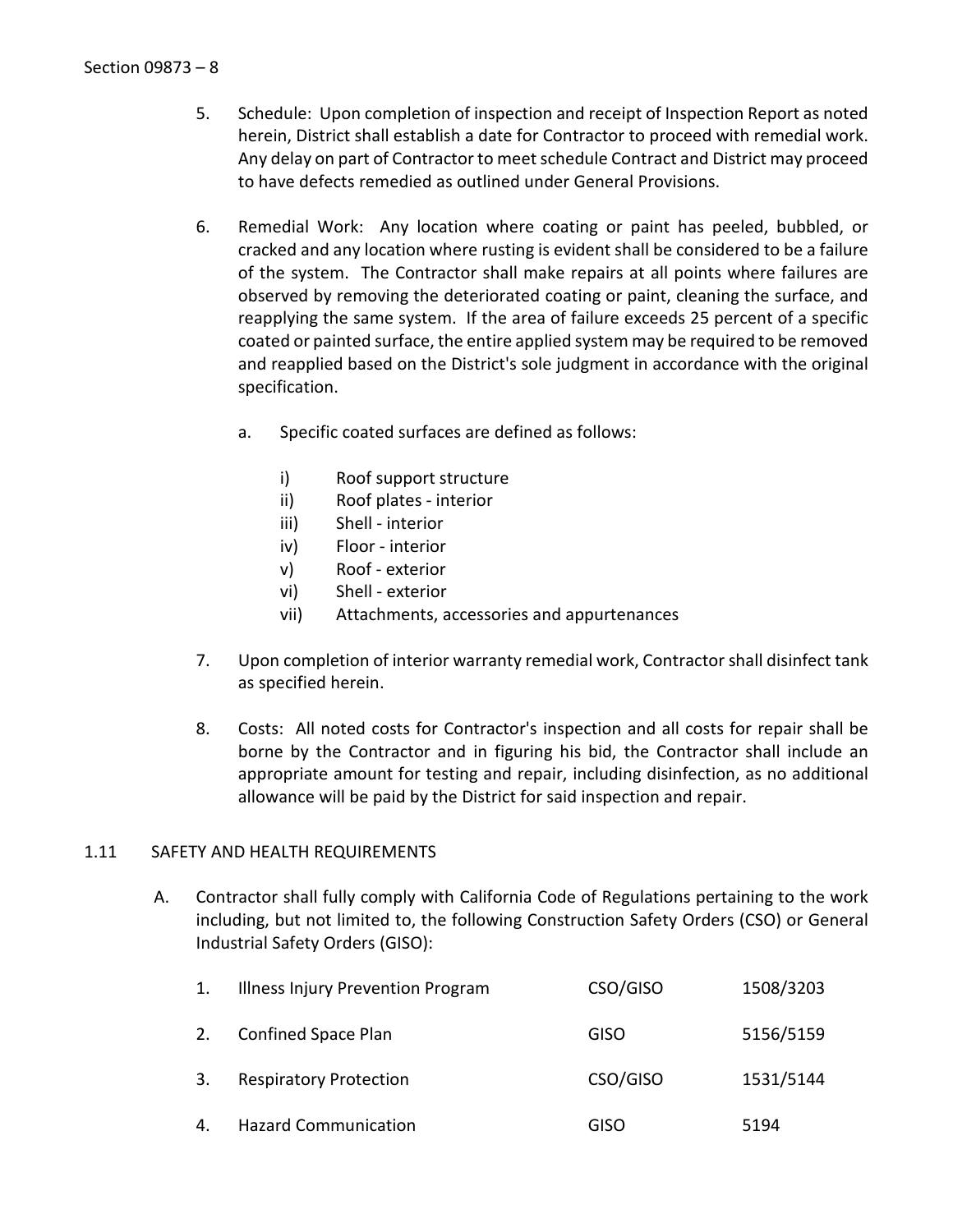| 5.  | <b>Rolling Scaffolds</b>            | <b>CSO</b>  | 1646 |
|-----|-------------------------------------|-------------|------|
| 6.  | <b>Employee Safety Instruction</b>  | <b>CSO</b>  | 1510 |
| 7.  | <b>Emergency Medical Service</b>    | <b>CSO</b>  | 1512 |
| 8.  | Dusts, Fumes, Mists, Vapors & Gases | <b>CSO</b>  | 1528 |
| 9.  | <b>Fall Protection</b>              | <b>CSO</b>  |      |
| 10. | <b>Hearing Conservation</b>         | <b>GISO</b> |      |

- B. General: Contractor assumes the responsibility to accomplish all work in a safe and prudent manner, and to conform to all applicable safety requirements, regulations and guidelines of federal, state and local regulatory agencies, as well as applicable manufacturer's printed instructions and appropriate technical bulletins and manuals. Without in any way limiting that responsibility or assuming responsibility for safety, District is particularly concerned that the following are strictly observed:
	- 1. Life Saving Equipment: Contractor shall provide and require use of personal protective life saving equipment for all its personnel working in or about the project site.
	- 2. Access Facilities: All ladders, scaffolding and rigging shall be designed for their intended uses. Ladders and scaffolding shall be erected where requested by District to facilitate inspection and be moved by the Contractor to locations requested by the District.
	- 3. Ventilation: Contractor shall ensure there are proper ventilation, air eduction and exhausting of solvent vapors to reduce the concentration of air contaminants to a level which poses no hazard o personnel at or near the job site. Air circulation and exhausting of solvent vapors shall be continued until coatings have fully cured. Forced air eduction during blast cleaning and coating application operations is mandatory. The exhaust blower capacity shall be sufficient to maintain air changes within tank interior in accordance with Cal-OSHA, coating manufacturer's recommendations and local air quality management district regulations.
	- 4. Dehumidification: Dehumidification equipment or other alternate ventilation systems must be approved by the District. Equipment must be operated on a continuous basis during all blasting, coating and curing operations, including shifts during which no work is being accomplished.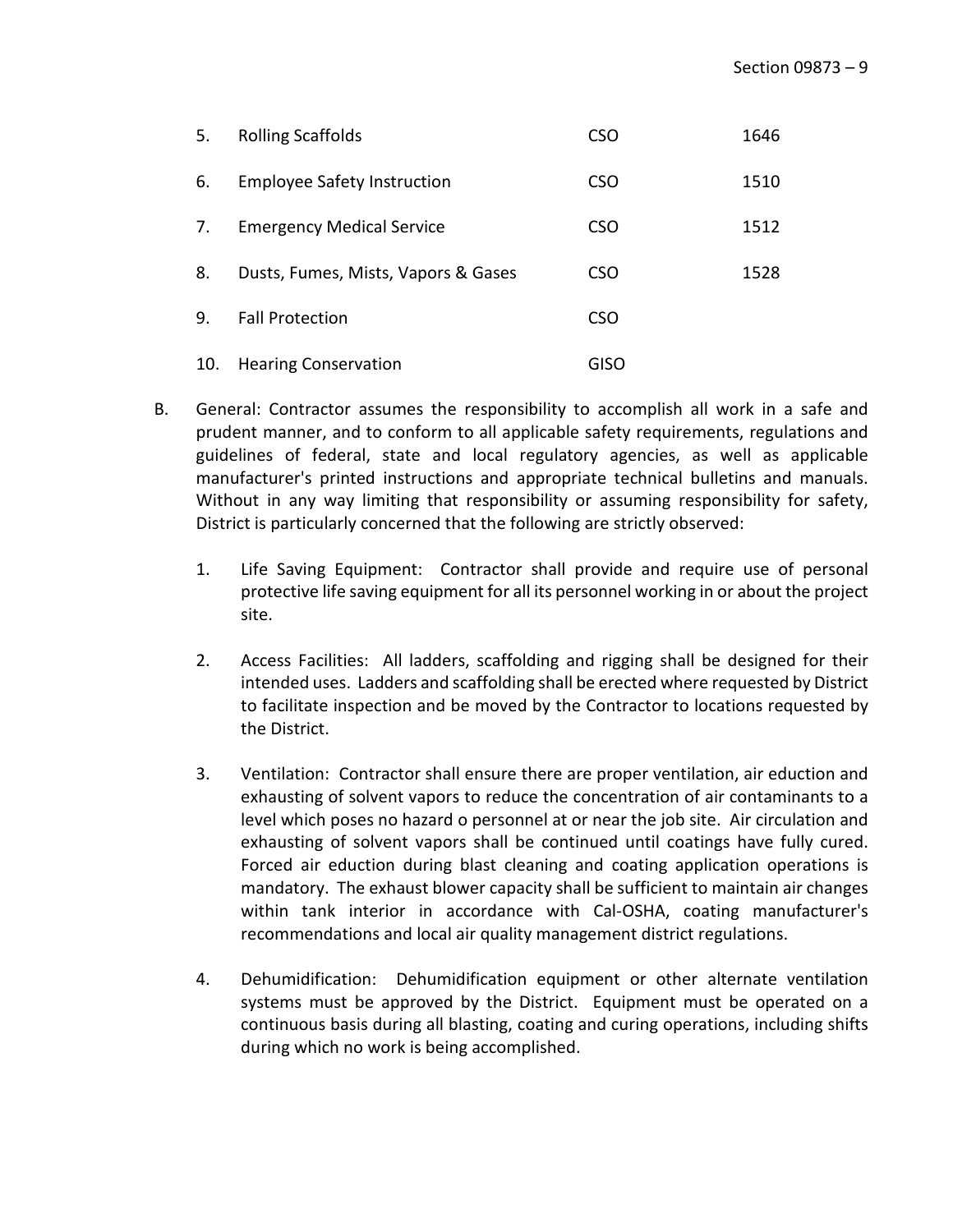- 5. Head and Face Protection and Respiratory Devices: Equipment shall include protective helmets which shall be worn by all persons while in the vicinity of the work. During abrasive blasting operations, nozzlemen shall wear U.S. Bureau of Mines or National Institute of Occupational Safety and Health (NIOSH) approved positive pressure air-supplied helmets and all other persons who are exposed to blasting dust shall wear respiratory protection determined necessary by the exposure assessment of the Certified Industrial Hygienist. District reserves the right to review exposure assessment and to make additional recommendations. Positive pressure air-fed hoods and/or masks shall be supplied by an air source currently certified to produce "Class D Breathing Air". Contractor shall at all times during the work maintain onsite current documentation to substantiate the quality of the breathing air.
- 6. Grounding: All hoses shall be grounded to prevent accumulation of charges of static electricity.
- 7. Illumination: Sparkproof artificial lighting shall be provided for all work in confined spaces. Light bulbs shall be guarded to prevent breakage. Lighting fixtures and flexible cords shall comply with the requirements of NFPA 70 "National Electric Code" for the atmosphere in which they will be used. Whenever required by the District, the Contractor shall provide additional illumination and necessary supports to cover all areas to be inspected. The level of illumination for inspection purposes shall be determined by the District. Based on GISO requirements; whichever is more stringent.
- 8. Toxicity and Explosiveness: The maximum allowable concentration of vapor shall be kept below the maximum safe concentration for eight-hour exposure, plus Lower Explosive Limit (L.E.L.) must be strictly maintained. All regulations related to safety of personnel and handling of such materials shall be strictly followed. Cost of handling and disposing of such materials will be borne by the Contractor.
- 9. Protective Clothing: When handling and mixing coatings or paints, workmen shall wear gloves and eye shields, at a minimum. If working with lead or other heavy metals, regulations regarding handling of exposed clothing shall be strictly enforced.
- 10. Fire: Contractor shall provide appropriate fire abatement devices and prohibit any flames, welding and smoking during mixing and application of materials.
- 11. Sound Levels: Whenever the occupational noise exposure exceeds the maximum allowable sound levels, the Contractor shall provide and require the use of approved ear protective devices.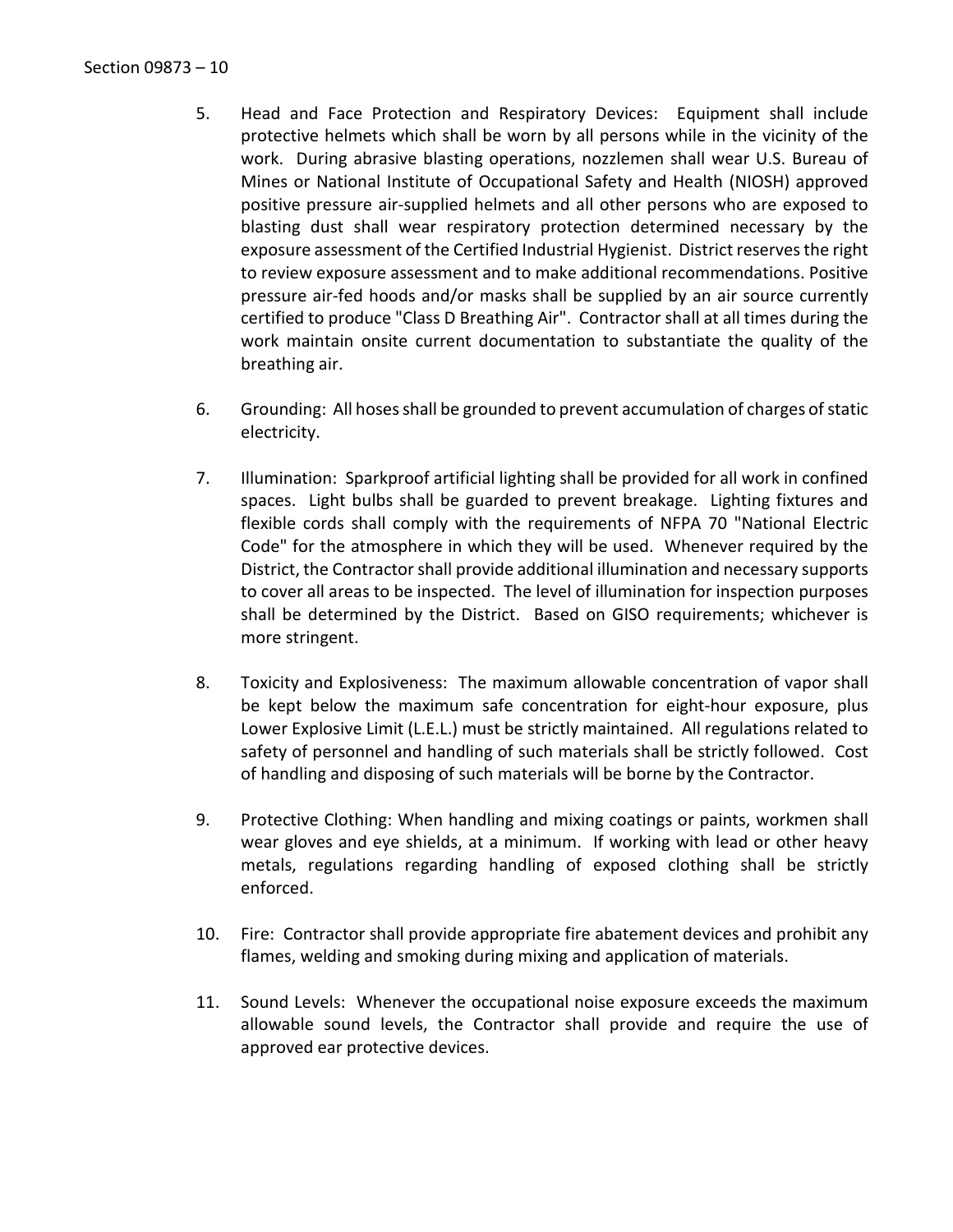a. Noise suppression shall be practiced at all times and must meet Riverside County requirements for noise at property line to minimize disturbance to persons living or working nearby, and to the general public. Measures to be used in effecting noise suppression shall include (but not limited to) equipping all internal combustion engines with critical residential silencers (mufflers), shielding noise-producing equipment from nearest areas of human occupancy by location in such positions as to direct the greatest noise emissions away from such areas, and conducting operations in the most effective manner to minimize noise generation consistent with the prosecution of the Contract in a timely and economic manner. Whenever levels are objectionable, they shall be adjusted as directed by the District.

## <span id="page-12-0"></span>1.12 COMPLIANCE WITH ENVIRONMENTAL REGULATORY REQUIREMENTS

A. Contractor shall comply with all current federal, state, and local environmental laws and regulations, including, but not limited to the laws and regulations of the U.S. Environmental Protection Agency (USEPA), the California Air Resources Board (CARB), and the South Coast Air Quality Management District (SCAQMD).

## <span id="page-12-1"></span>**PART 2 - COATING, PAINTING, AND DISINFECTION MATERIALS**

## <span id="page-12-2"></span>2.01 GENERAL

- A. Standard products of manufacturers other than those specified on the Approved Material List provided, will be accepted when it is proved to the satisfaction of the District they are equal in composition, durability, usefulness and convenience for the purpose intended. Substitutions will be considered provided the following minimum conditions are met:
	- 1. The proposed coating or paint system shall have a dry film thickness equal to or greater than that of the specified system.
	- 2. The proposed coating or paint system shall employ an equal or greater number of separate coats.
	- 3. The proposed coating or paint system shall employ coatings or paints of the same generic type.
	- 4. All requests for substitution shall carry full descriptive literature and directions for application, along with complete information on generic type, non-volatile content by volume and a list of 10 similar projects, all at least three years old, where the products have been applied to similar exposure.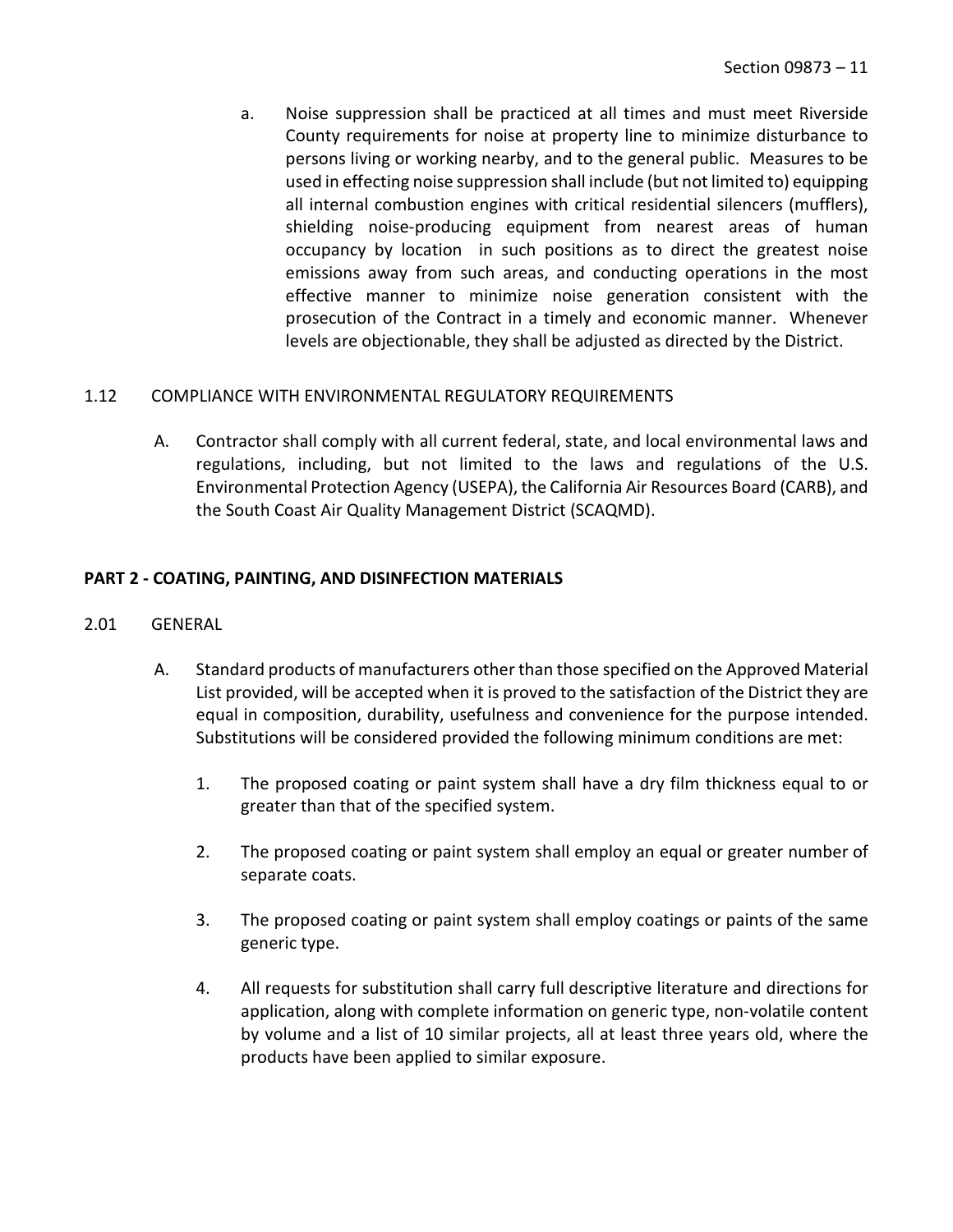- 5. Substitutions required as a result of new VOC regulations shall be endorsed in writing from the materials manufacturer that these substituted materials will provide equivalent performance as those specified.
- 6. The District may require that the Contractor provide certified laboratory data sheets showing the results of complete spectrographic and durability tests accomplished on the proposed substitute. Tests shall be accomplished by an independent testing laboratory satisfactory to the District and all costs incurred in the testing program shall be borne by the Contractor. In any case, the District shall be sole and final judge of the acceptability of any proposed substitution. Requests for substitution must be approved in writing.
- B. All materials shall be brought to the jobsite in the original sealed containers. They shall not be opened or used until District's representative has physically inspected contents and obtained necessary data from information printed on containers or label. Materials exceeding storage life recommended by the manufacturer shall be rejected. Copy of invoice showing purchase and delivery dates will be required.
- C. Flammability, toxicity, allergenic properties, and any other characteristic requiring field precautions shall be identified and specific safety practices shall be stipulated as required by federal, state, local manufacturer or SDS.
- D. All coating, paint and disinfection materials shall be stored in enclosed structures to protect them from weather and excessive heat or cold. Flammable materials must be stored to conform with City, County, State and Federal safety codes for flammable materials. Coatings or paints shall be protected from freezing at all times.
- E. Contractor shall use products of same manufacturer for all coats.

## <span id="page-13-0"></span>2.02 INTERIOR COATING MATERIALS

- A. All coating materials for interior surfaces of tank must appear on the Standard 61 of the National Sanitation Foundation (NSF) or Standard 61 of the Underwriters' Laboratory, latest. Products containing perchloroethylene (PCE), trichloroethylene (TCE), lead, or chromium will not be permitted.
	- 1. The Contractor shall provide, prior to coating any surfaces of the tank, written certifications from the coating manufacturers stating that the coating materials, thinners, solvents, and equipment cleaning fluids provided by the manufacturers do not contain PCE or TCE. The Contractor shall also certify, in writing, that no material containing PCE, TCE, lead, or chromium in any form will be used for the interior coatings or exterior paints of the tank. This shall include all solvents, thinners, and cleaning fluids at the job site, regardless of where the materials were obtained.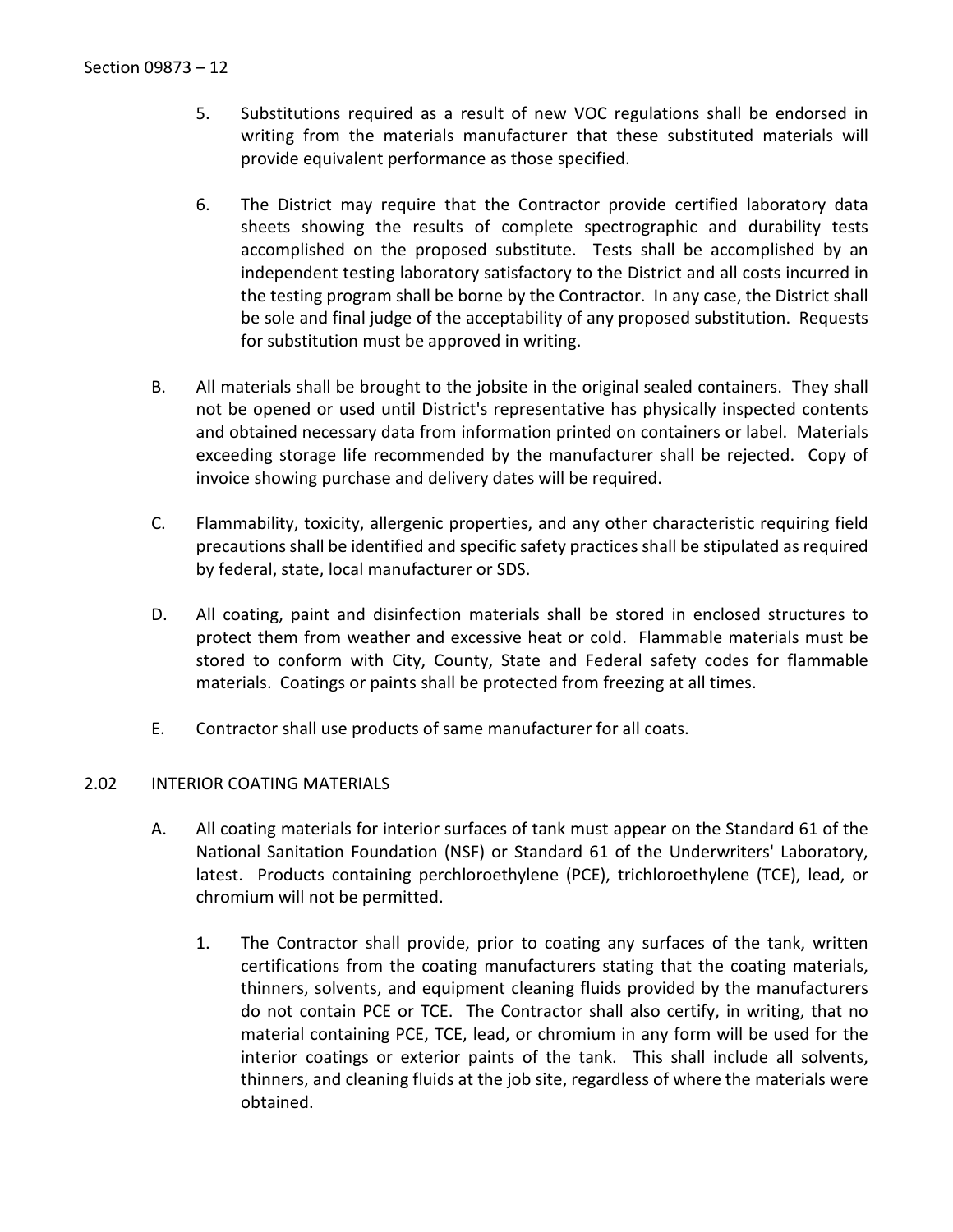- 2. The District may require all solvents, thinners and cleaning fluids be tested for TCE and PCE prior to being used at the job site. The Contractor shall provide the District with samples of each material at no cost to the District. Unacceptable materials shall be removed from the job site.
- B. All coating materials shall comply with air pollution regulations, specifically the local air quality management district or air pollution control district rules, and rules for the District. Please refer to [www.aqmd.gov/rules/reg/reg11/r1113.pdf.](http://www.aqmd.gov/rules/reg/reg11/r1113.pdf)
- C. All interior coating materials shall also conform to regulations and applicable requirements of local, State and Federal health regulatory agencies, and must appear on the current National Sanitation Foundation (ANSI/NSF) Standard 61, latest.
- D. Coatings shall be in accordance with the systems specified in Part 3.06.
- E. Joint sealant shall be an NSF-61 certified approved flexible polyurethane or polysulfide product, meeting Federal Specification TT-S-230.

## <span id="page-14-0"></span>2.03 EXTERIOR PAINT MATERIALS

- A. Paint materials shall conform to the regulations and applicable requirements of applicable local, State and Federal air pollution regulatory agencies. Products containing perchlorethylene (PCE), trichloroethylene (TCE), lead or chromium will not be permitted.
	- 1. The Contractor shall provide, prior to painting any surfaces of the tank, written certifications from the coating manufacturers stating that the paint materials, thinners, solvents, and equipment cleaning fluids provided by the manufacturers do not contain PCE or TCE. The Contractor shall also certify, in writing, that no material containing PCE, TCE, lead or chromium in any form will be used for the exterior paints of the tank. This shall include all solvents, thinners, and cleaning fluids at the job site, regardless of where the materials were obtained.
	- 2. The District may require all solvents, thinners and cleaning fluids be tested for TCE and PCE prior to being used at the job site. The Contractor shall provide the Engineer with samples of each material at no cost to the District. Unacceptable materials shall be removed from the job site.
- B. Coatings shall be in accordance with the systems specified in Part 3.07.
- C. For Tanks with concrete ring walls, joint sealant shall be a flexible polyurethane or polysulfide product, similar or equal to Federal Specification TT-S-00230C, Type II, Class A (non-sag).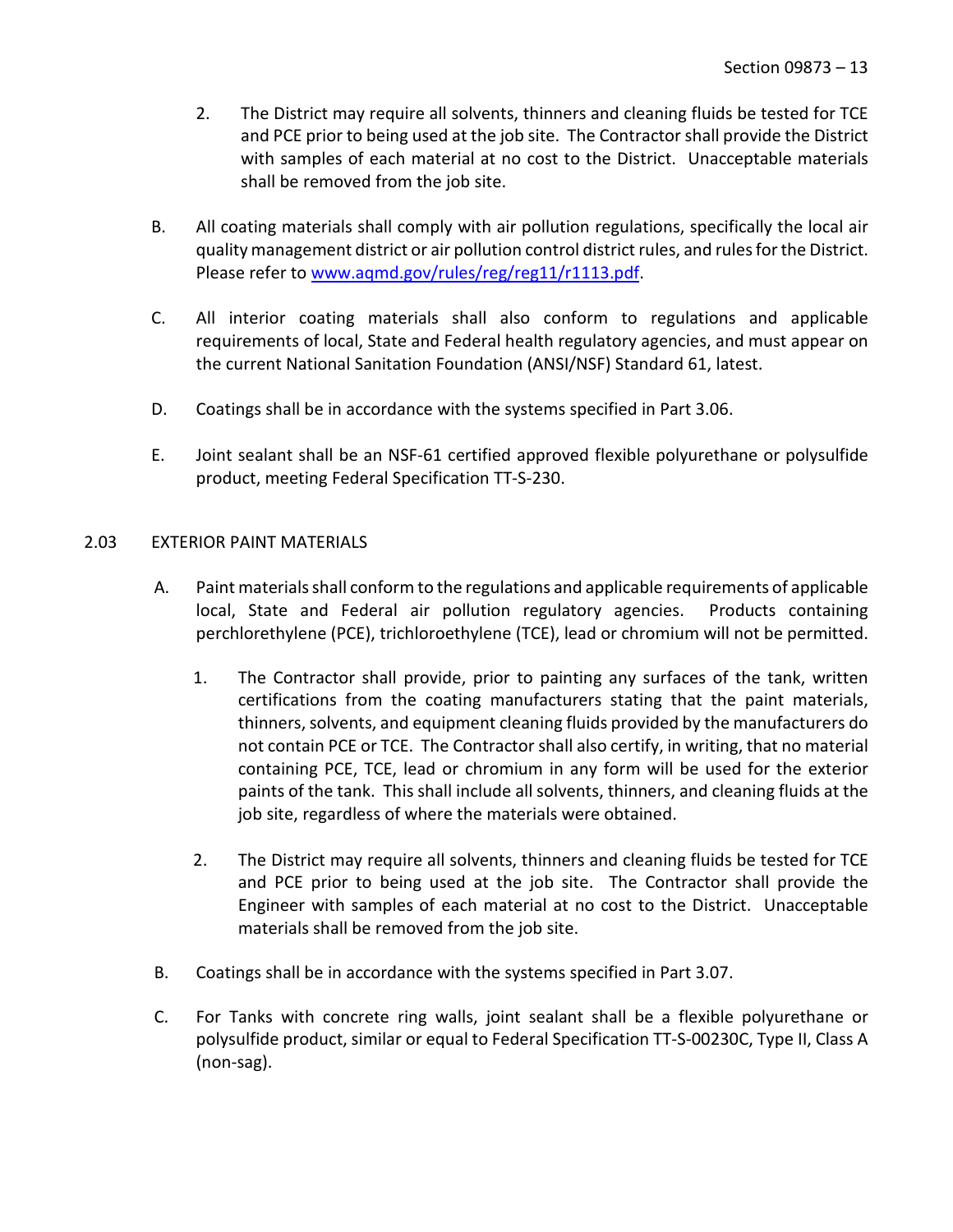#### <span id="page-15-0"></span>2.04 DISINFECTION MATERIALS

- A. Disinfection materials shall conform to all requirements of AWWA Standard C652, latest revision.
- B. Cleaner for pre-disinfection cleaning of interior surfaces shall be Gre-Sa-Way or approved equal.

#### <span id="page-15-1"></span>**PART 3 - EXECUTION**

- <span id="page-15-2"></span>3.01 GENERAL
	- A. All surface preparation, coating and paint application shall conform to applicable standards of the Society for Protective Coatings, the Eastern Municipal Water District and the manufacturer's printed instructions. Material applied prior to approval of the surface preparation by the District shall be removed and reapplied to the satisfaction of the District at the expense of the Contractor.
	- B. All work shall be accomplished by skilled craftsmen qualified to accomplish the required work in a manner comparable with the best standards of practice. Resumes of personnel to be used on the project shall be submitted upon Notice of Award. Continuity of personnel shall be maintained and transfers of key personnel shall be coordinated with the District.
	- C. The Contractor shall provide a supervisor to be at the work site during cleaning, application and disinfection operations. The supervisor shall have the authority to sign and change orders, coordinate work and make other decisions pertaining to the fulfillment of their contract.
	- D. Contractor shall provide approved sanitary facilities for all Contractor personnel, as no existing facilities will be available to the Contractor. Facilities shall be maintained during the project to complete standards established by District and shall be removed prior to Contractor's departure from the site at completion of the project.
	- E. Dust, dirt, oil, grease or any foreign matter which will affect the adhesion or durability of the finish must be removed by washing with clean rags dipped in an approved commercial cleaning solution, rinsed with clean water and wiped dry with clean rags.
	- F. The Contractor's equipment shall be designed for application of materials specified and shall be maintained in first class working condition. Compressors shall have suitable traps and filters to remove water and oils from the air. Blotter test shall be accomplished at each start-up period and as deemed necessary by the District. Contractor's equipment shall be subject to approval of the District. This approval does not relieve the Contractor's responsibility for the safe operation of the equipment or its performance.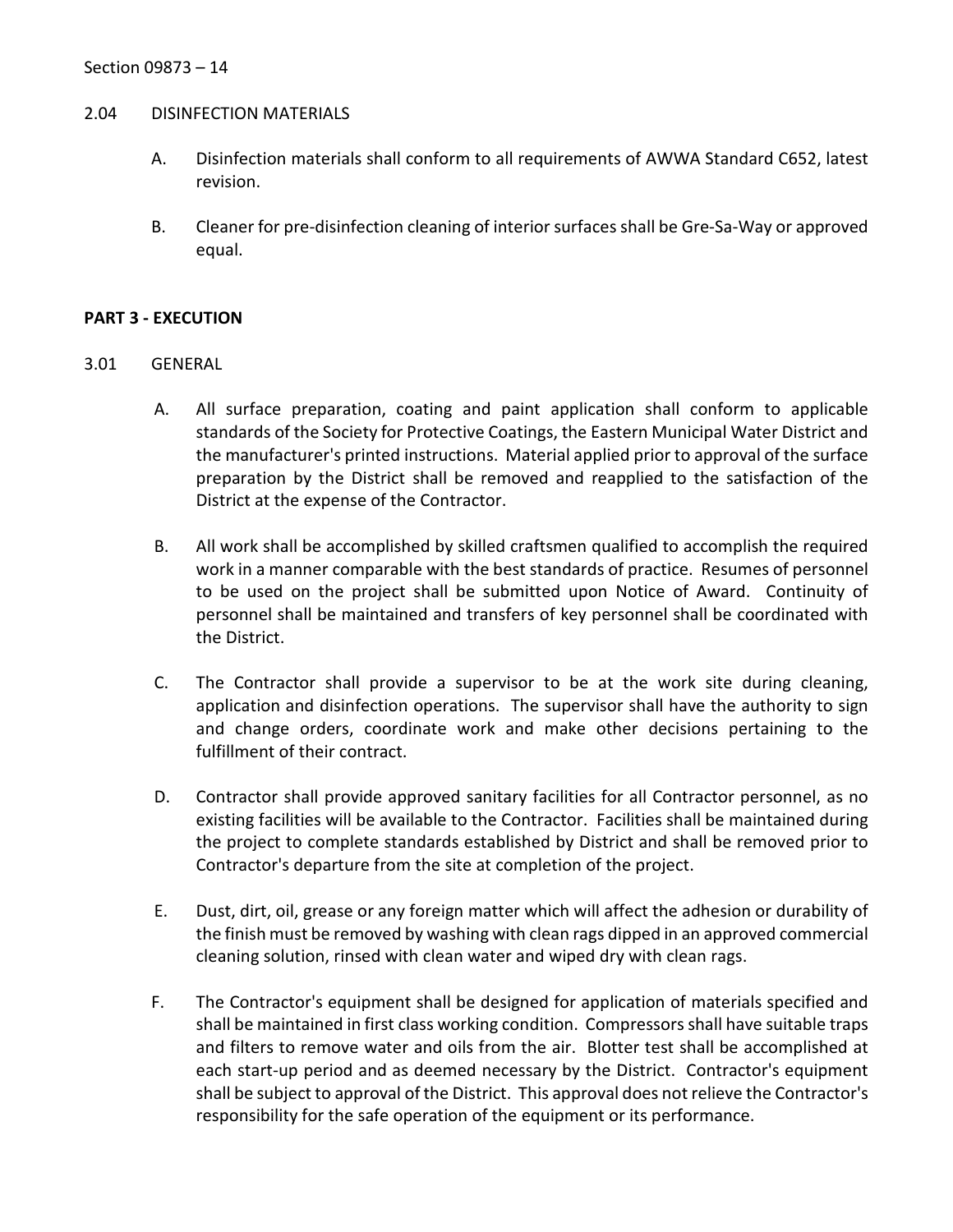- 1. Cleanliness of compressed air supply shall be verified daily, and as deemed necessary by the District, by directing a stream of air, without abrasive, from the blast nozzle onto a white blotter or cloth for twenty seconds. If oil or water appears on the blotter or cloth, all traps and separators shall be blown down until two subsequent twenty-second tests show no further oil or water.
- G. Application of the first coat shall follow immediately after surface preparation and cleaning within an eight hour working day. Any cleaned areas not receiving first coat within an eight hour period shall be recleaned prior to application of first coat. If dehumidification equipment is used to control the area, cleaned areas may have the first coat applied during the last shift of the week, provided dehumidification equipment has run continuously during the complete week and surface meets all requirements of the specification.
- H. Because of presence of moisture and possible contaminants in atmosphere, care shall be taken to ensure previously coated or painted surfaces are protected or recleaned prior to application of subsequent coat(s). Methods of protection and recleaning shall be approved by the District.
	- 1. Project is subject to intermittent shutdown if, in the opinion of the District, cleaning and application operations are creating a localized condition detrimental to ongoing facility activities, personnel or adjacent property.
	- 2. In the event of emergency shutdown by the District, Contractor shall immediately correct deficiencies. All additional costs created by shutdown shall be borne by Contractor.
- I. The Contractor shall provide, at his own expense, all necessary power required for his operations under the contract.
- J. Overspray Control: The Contractor shall conduct all operations so as to confine abrasive blasting debris and coating or paint overspray to within the bounds of the site. The Contractor shall take all precautions necessary to prevent adverse off-site consequences of application operations. Any complaints received by the District relating to any such potential off-site problems will be immediately delivered to the Contractor-assigned jobsite representative. The Contractor shall immediately halt blast cleaning or application work and shall take whatever corrective action is required to mitigate any such problems. All costs associated with protection of off-site properties and/or correction of damage to property as a result of blast cleaning or application operations shall be borne directly by the Contractor at no additional expense to the District.
	- 1. District approval of Contractor's overspray prevention procedures and District's presence on project does not free Contractor from responsibility for overspray. Daily approval of procedures will be required prior to start of spray operations.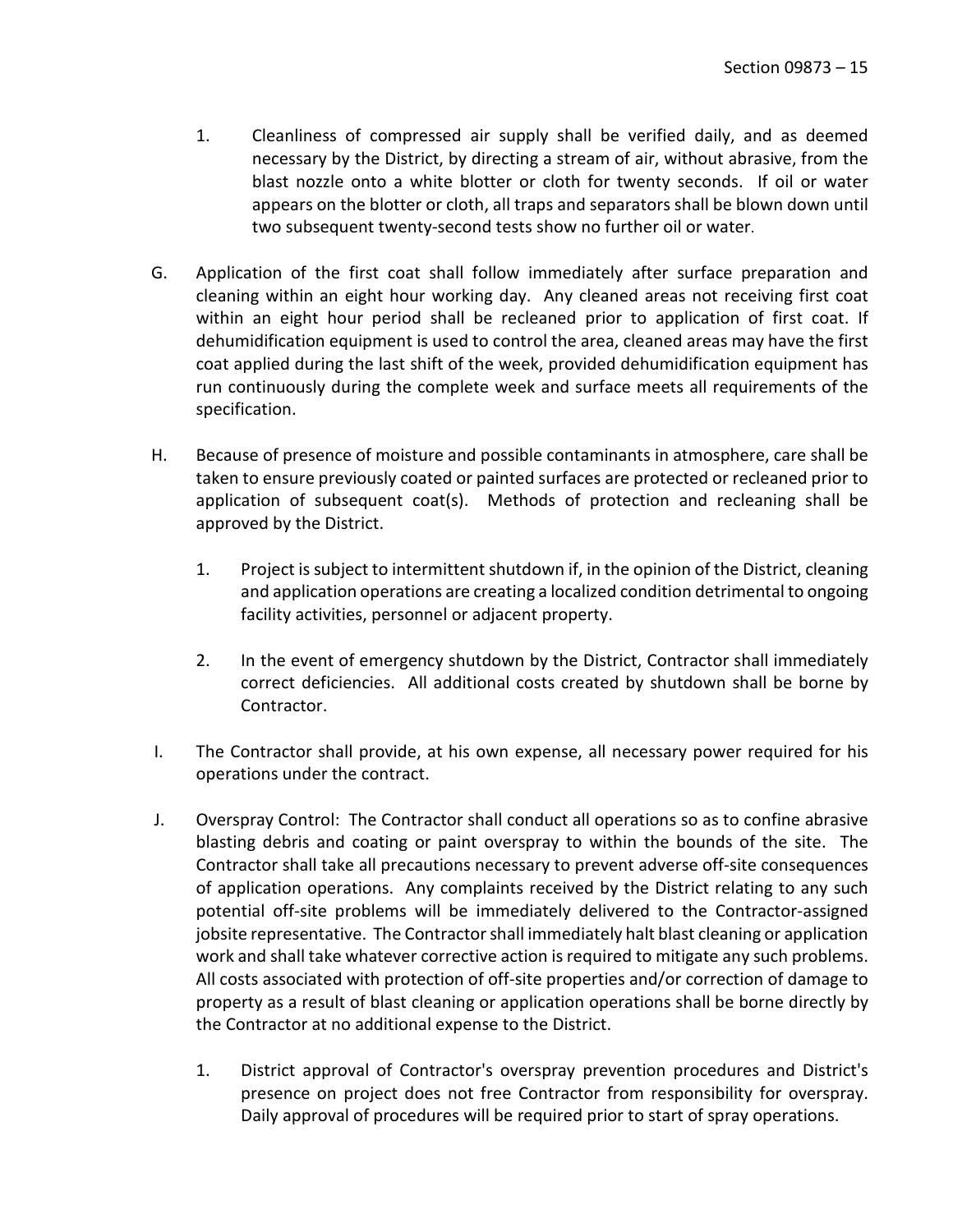## <span id="page-17-0"></span>3.02 SURFACE PREPARATION, GENERAL

- A. The latest revision of the following surface preparation specifications of the Society for Protective Coatings shall form a part of this specification. (Note: An element of surface area is defined as any given square inch of surface).
	- 1. Solvent Cleaning (SSPC-SP1): Removal of oil, grease, soil and other contaminants by use of solvents, emulsions, cleaning compounds, steam cleaning or similar materials and methods, which involve a solvent or cleaning action.
	- 2. Hand Tool Cleaning (SSPC-SP2): Removal of loose rust, loose mill scale and other detrimental foreign matter present to degree specified by hand chipping, scraping, sanding and wire brushing.
	- 3. Power Tool Cleaning (SSPC-SP3): Removal of loose rust, loose mill scale and other detrimental foreign matter present to degree specified by power wire brushing, power impact tools or power sanders.
	- 4. Commercial Blast Cleaning (SSPC-SP6): Blast cleaning until at least two-thirds of each element of surface area is free of all visible residues.
	- 5. Brush-off Blast Cleaning (SSPC-SP7): Blast cleaning to remove loose rust, loose mill scale, and other detrimental foreign matter present to the degree specified.
	- 6. Near-White Blast Cleaning (SSPC-SP10): Blast cleaning to near-white metal cleanliness, until at least ninety-five percent of each element of surface area is free of all visible residues.
	- 7. Power Tool Cleaning to Bare Metal (SSPC-SP11): Power tool cleaning to produce a bare metal surface and to retain or produce a surface profile of at least 1.0 mil.
	- 8. Low Pressure Water Cleaning (SSPC-SP12, LPWC): Low pressure water cleaning at a maximum pressure of 5,000 psi to remove loose rust, loose paint, and other detrimental foreign matter present.
	- 9. Commercial Grade Powertool Cleaning (SSPC-SP15): Powertool cleaning until at least two-thirds of each element of surface area is free of all visible residue.
- B. All interior surfaces of tank shall be abrasively blast cleaned to "Near-White Blast Cleaning" in conformance to SSPC's Surface Preparation Specification No. 10 (SSPC-SP10) and a surface profile or anchor pattern of 2 to 3 mils (.002" - .003").
- C. With the exception of the underside of the tank bottom, all exterior surfaces of tank shall be abrasively blast cleaned to "Commercial Blast Cleaning" In conformance to SSPC's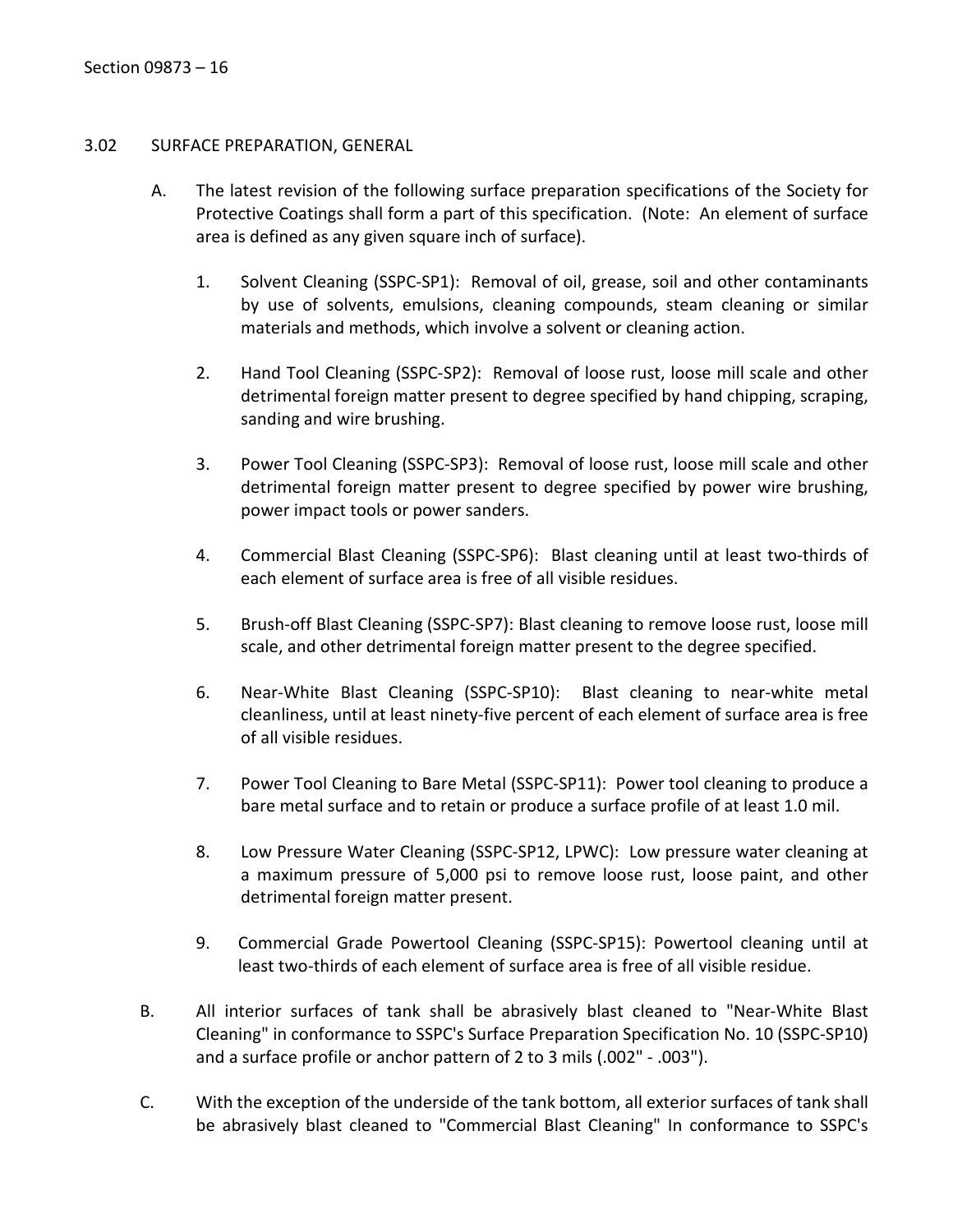Surface Preparation Specification No. 6 (SSPC-SP6) and a surface profile or anchor pattern of 2 to 3 mils (.002" - .003").

### <span id="page-18-0"></span>3.03 SURFACE PREPARATION, SHOP

- A. All interior surfaces to receive shop-applied primers shall be abrasively blast cleaned to "Near-White Blast Cleaning" in accordance with SSPC's Surface Preparation Specification No. 10 (SSPC-SP10).
- B. With the exception of the underside of the tank bottom, all exterior surfaces to receive shop-applied primers shall be abrasively blast cleaned to "Commercial Blast Cleaning" in accordance with SSPC's Surface Preparation Specification No. 6 (SSPC-SP6).
- C. Test on surfaces of abrasively blast cleaned steel shall be performed to detect oil and other contaminants which might be deposited on surfaces as a result of abrasive recycling or other shop operations. This will include chemical tests or ultra-violet (black light) tests, as required.
- D. The operating mix of abrasive media shall be such that a sharp angular, not peened profile is produced. Any recycled abrasive shall be designed for that use (i.e. steel grit) and be free of grease, oil, or other debris or contaminants that could be detrimental to the service life of the applied coatings. If steel shot media is used it shall be limited to no more than 1/3 of the operating mix. Recycled abrasive shall be tested for contamination through the use of a vial test in accordance with the procedures outlined in SSPC's Publication 91-12 "Testing Recirculated Abrasives".
- E. Upon completion of blasting and priming operations, primer on plates and structural steel shall be dried sufficiently to minimize damage during handling.
- F. Handling of Shop Primed Steel: Contractor shall adhere to the following procedures and practices for handling, transporting and storing shop primed steel:
	- 1. Curing: Upon completion of blasting and priming operations, primer on structural steel shall be dried sufficiently to minimize damage during handling.
	- 2. Separation of Steel: When structural steel and appurtenances are stored or transported, spacers and other protection shall be used to separate steel to eliminate primer being pulled off during unloading operations. If wood spacers are used, no splinters or wood particles will be allowed to remain in primed surfaces after separation.
	- 3. Covering of Steel During Transit: Shop primed structural members and appurtenances shall be covered 100% to prevent deposition of road salts, fuel residue and other contaminants which may be present along the route of shipment to jobsite.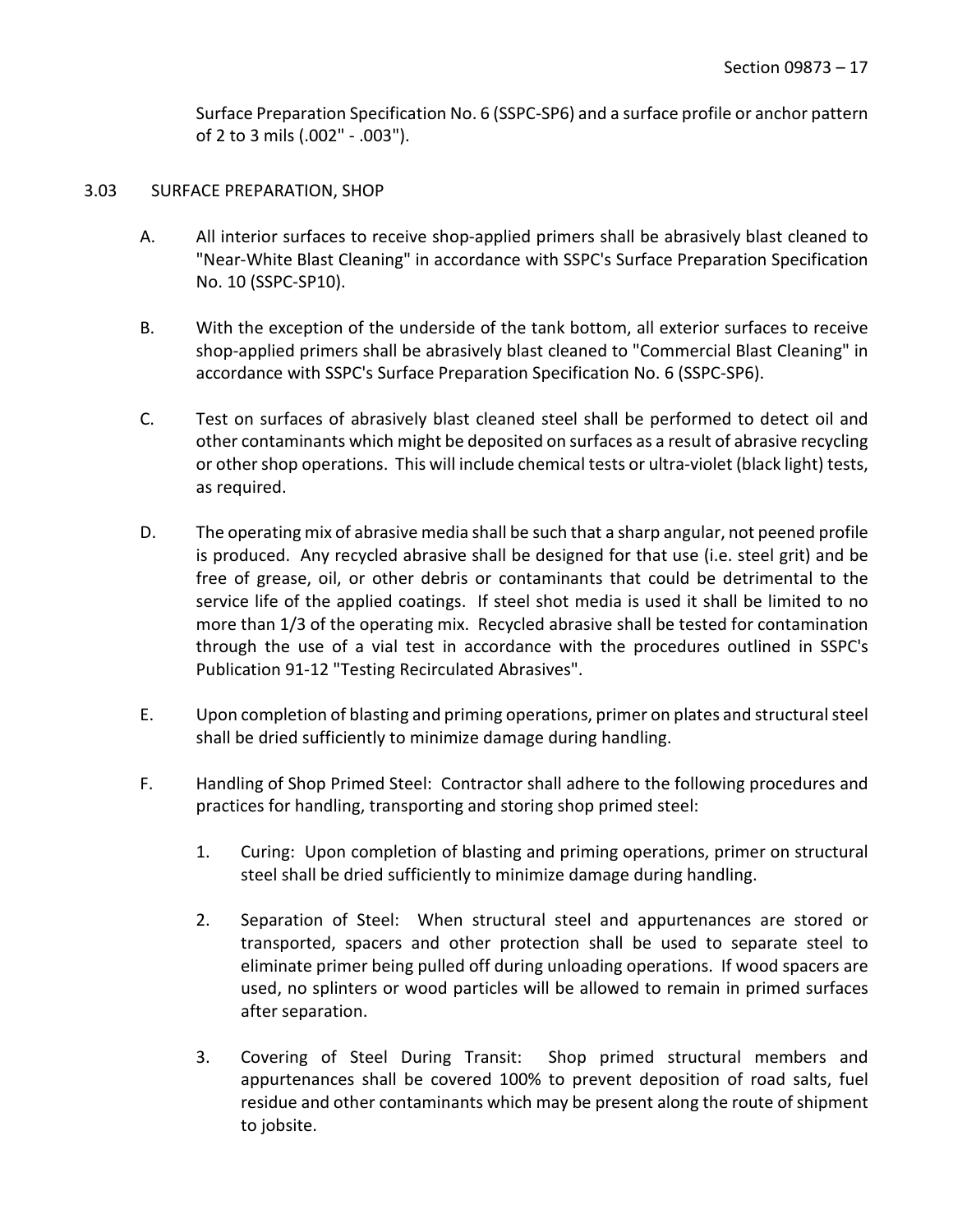- 4. Load Binders: Loaded steel must be bound with padded chains or ribbon binders to minimize damage to coatings and paint during shipment.
- 5. Handling: Care shall be exercised during loading, unloading, storage and erection operations to minimize damage to primed steel. Sliding of steel across another member will not be permitted.
- 6. Storage: Primed steel at jobsite shall not be placed on ground or on top of other steel work unless ground or steel work is covered with an approved covering. Steel may be elevated above ground level or other steel members by use of approved spacers. Care shall be exercised during loading, unloading, storage and erection operations to minimize damage to primed steel. Sliding of steel across another plate or member will not be permitted, except for fitting sheets into position during roof construction.
- 7. Primed steel plate and structural steel at jobsite shall not be placed on ground or on top of other steel work unless ground or steel work is covered with an approved covering. Steel may be elevated above ground level or other steel members by use of approved spacers.
- 8. All materials shall be applied as specified herein. Care shall be made to not prime those areas that will be heat affected during tank erection welding or cutting.

## <span id="page-19-0"></span>3.04 SURFACE PREPARATION, FIELD

- A. Slag, burrs, weld spatter, or sharp edges such as those created by flame cutting and shearing not previously removed by the Tank Fabricator, Erector or Installer shall be removed by chipping and grinding. All sharp edges shall be peened, ground or otherwise blunted as required by the District in accordance with NACE SP 0178. The rolled edges of angles, channels, and wide flange beams do not normally require further rounding unless specifically directed by the District.
- B. Upon completion of erection, the following procedure shall be utilized on all shop primed surfaces:
	- 1. All oily or greasy surface contaminants shall be removed by wiping the contaminated area with a clean rag wetted with degreasing solution, rinsed with clean water and wiped clean shall be in accordance with SSPC's Surface Preparation Specification No. 1 "Solvent Cleaning" (SSPC-SP1).
	- 2. All primed surfaces shall be additionally cleaned in conformance to SSPC's Surface Preparation No. 7 "Brush-off Blast Cleaning," (SSPC-SP7). Remaining primer shall be firmly bonded to the substrate with blast cleaned edges feathered. Extreme care shall be exercised to ensure that the remaining primer is not fractured or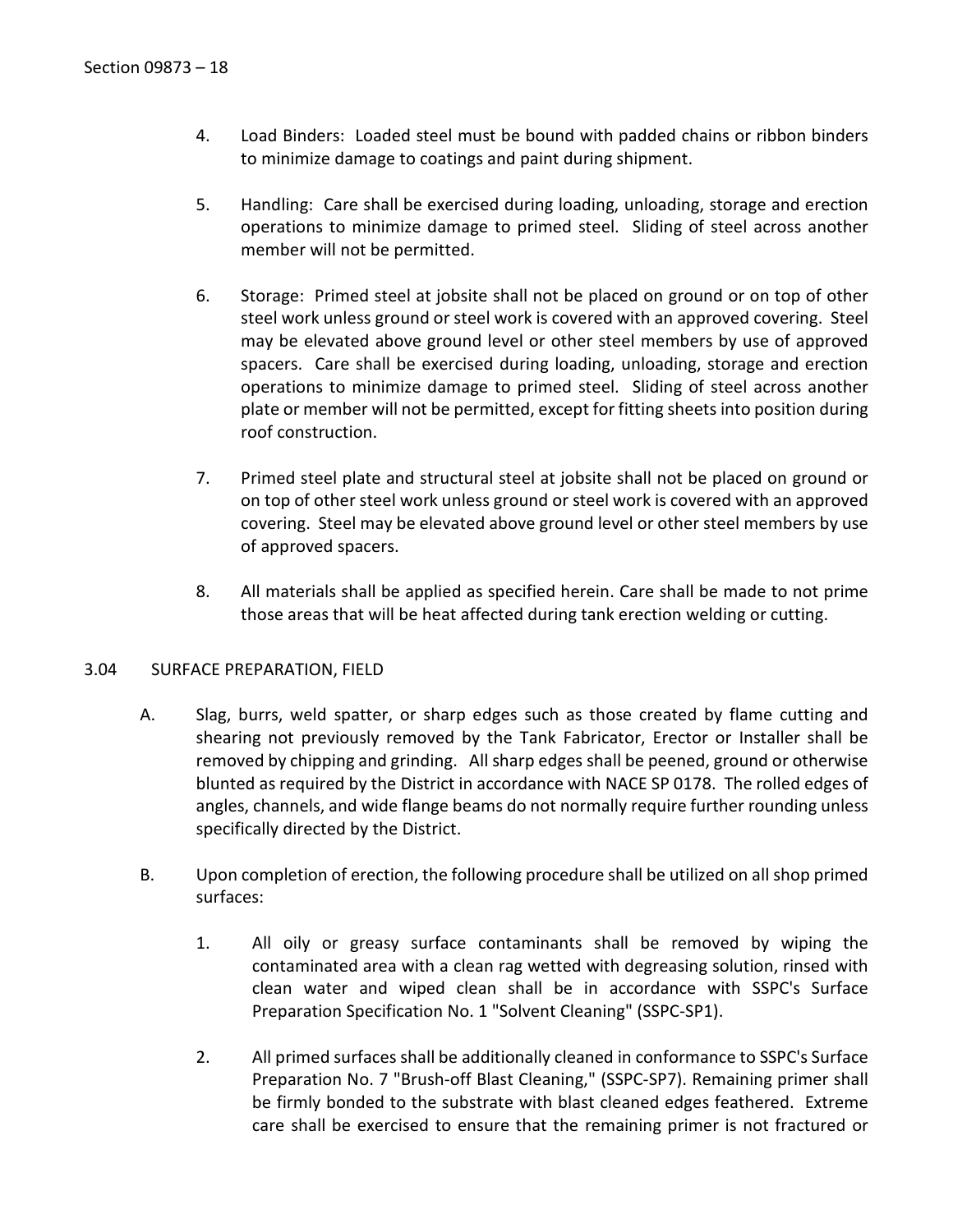damaged by cleaning operations. The remaining prepared primer shall be dull and free of any visible indication of gloss. All surfaces of red epoxy primer shall be prepared to a 100 percent pink appearance.

- 3. All interior surfaces exhibiting bare metal, rust, scaling, or damaged coating areas shall be blast cleaned in conformance to Steel Structures Painting Council Specification No. 10 "Near-White Blast Cleaning," (SSPC-SP10). Adjacent primer shall be firmly bonded to the substrate with blast cleaned edges feathered. Extreme care should be exercised to ensure that the remaining primer is not fractured or damaged by cleaning operations.
- 4. All exterior surfaces exhibiting bare metal, rust, scaling, or damaged coating areas shall be blast cleaned in conformance to Steel Structures Painting Council Specification No. 6 "Commercial Blast Cleaning," (SSPC-SP6). Adjacent primer shall be firmly bonded to the substrate with blast cleaned edges feathered. Extreme care should be exercised to ensure that the remaining primer is not fractured or damaged by cleaning operations.
- 5. After abrasive blast cleaning of damaged and defective areas and feathering of edges, cleaned areas will be primed as specified herein. Field applied prime coat material shall match shop applied prime coat material. Spot prime repairs will not be included as part of the intermediate coat. It is the intent of this specification to ensure a three-coat system is applied to all surfaces.
- C. Abrasive blasting nozzles shall be equipped with "deadman" emergency shut-off nozzles. Blast nozzle pressure shall be a minimum of 95 P.S.I. and shall be verified by using an approved nozzle pressure gage at each start-up period or as directed by the District. Number of nozzles used during all blast cleaning operations must be sufficient to insure timely completion of project as approved and directed by District.
- D. All blast hose connections shall be tethered and connected with external couplings. These connections shall be taped with duct tape prior to pressurizing. All taped connections shall be visually inspected for leaks within five minutes after start of blast cleaning operations and at the end of blast cleaning operations. Leaking connections shall be immediately repaired to prevent further damage.
- E. Field blast cleaning for all surfaces shall be by dry method unless otherwise directed. Contractor is responsible for maintaining dust emissions within the legal level and that level which would not create a nuisance.
- F. Particle size of abrasives used in blast cleaning shall be that which will produce a surface profile or anchor pattern specified herein, or in accordance with recommendations of the manufacturer of the specified coating or paint system to be applied, subject to approval of the District.
- G. Abrasive used in blast cleaning operations shall be new, washed, graded and free of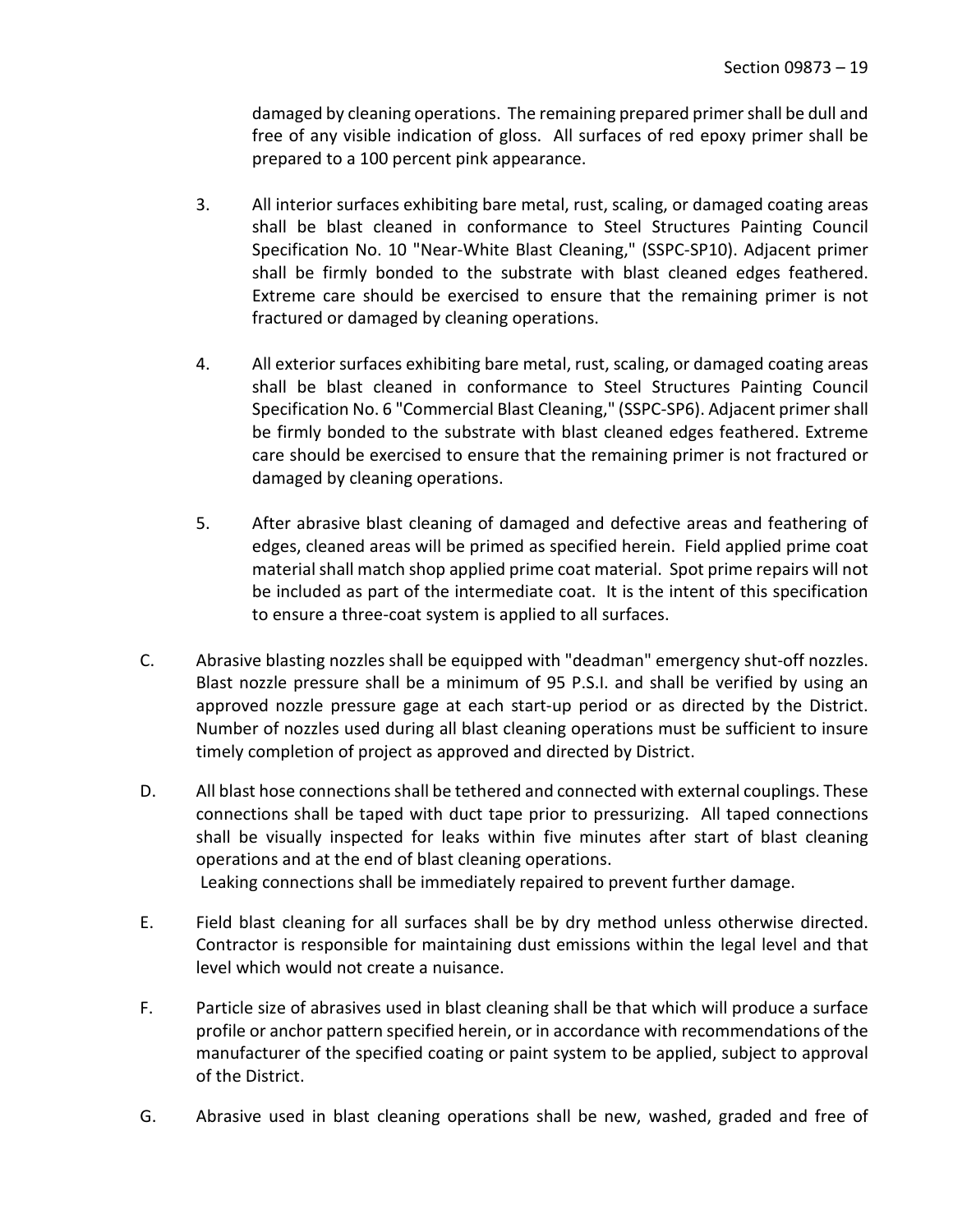contaminants, which would interfere with adhesion of coatings and paints and shall not be reused unless specifically approved by the District. Abrasives shall be certified for unconfined dry blasting pursuant to the California Administrative Code, Section 92520 of Subchapter 6, Title 17, and shall appear on the current listing of approved abrasives. Invoices or load sheets confirming above shall be required.

- H. The Contractor shall keep the area of work in a clean condition and shall not permit blasting materials to accumulate as to constitute a nuisance or hazard to the prosecution of the work or the operation of the existing facilities. Spent abrasives and other debris shall be removed at the Contractor's expense as directed by the District. If waste is determined to be hazardous, disposal by Contractor shall meet requirements of all regulatory agencies for handling such wastes.
- I. Blast cleaned surfaces shall be cleaned prior to the application of specified coatings or paints through a combination of blowing with clean dry air, brushing/brooming and/or vacuuming as directed by the District. Air hose for blowing shall be at least 1/2" in diameter and shall be equipped with a shut-off device and shall meet GISO requirements.
- J. The surfaces of any non-carbon steel substrates, or specialty items (i.e. galvanized, anodized, etc.) shall be properly treated and prepared prior to any coating operations in accordance with the coating manufacturer's written recommendations, subject to approval of the District.
- K. Any burrs, weld spatter, sharp edges, corners, or rough welds which would cause difficulty in achieving a defect-free paint system shall be chipped or ground smooth in conformance to NACE Standard SP0178. It is not the intent to have the welds or "scars" ground "flush". The object of the grinding is to eliminate sharp edges, corners, and overlaps to provide a surface for the application of a uniform thickness of coating or paint without voids or other defects.
- L. Blast cleaning from rolling scaffolds shall only be accomplished within confines of interior perimeter of scaffold. Reaching beyond limits of perimeter will be allowed only if blast nozzle is maintained in a position which will produce a profile acceptable to the District.
- M The interior surfaces of the outlet nozzle and that portion of the inlet nozzle permanently attached to the tank shall be cleaned of all old coating and rust by blast cleaning or other approved methods. Precautions shall be taken so as to prevent any damage to the gate or butterfly valves at the inlet and outlet nozzles. All exposed surfaces of the valves shall be masked prior to blast cleaning the nozzles.
- N. During blast cleaning operations, inlet, outlet, overflow and bottom drain openings shall be covered with plywood bulkheads, or other approved barriers, to prevent entry of spent abrasive, removed coating or other foreign materials.
- O. All welds, when required, shall be neutralized with a suitable chemical compatible with the specified coating materials.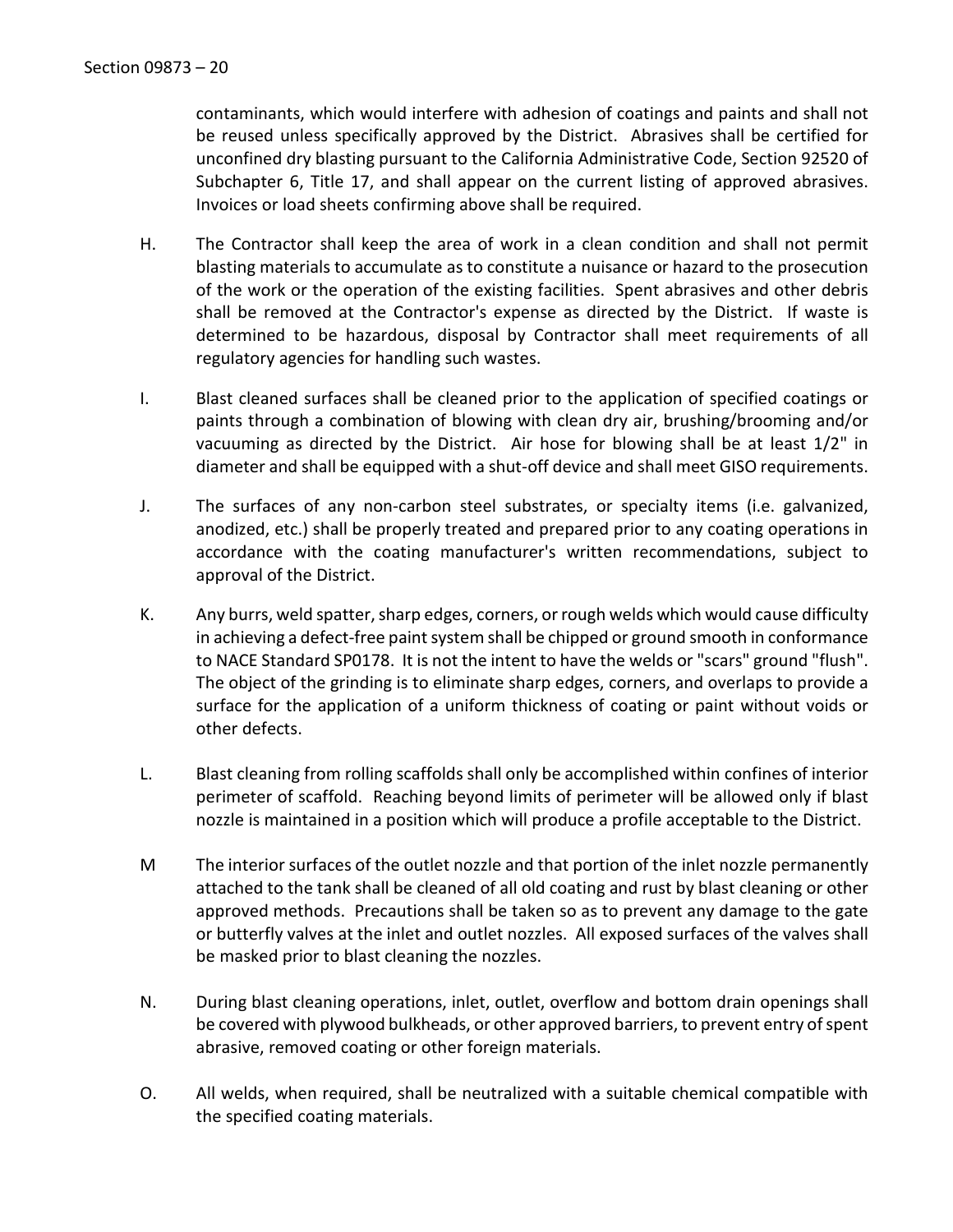- P. Brush-Off Water Jet Blast Cleaning (SSPC-SP12) shall be used only when and as directed by District. Pressures shall be those determined by District to effectively accomplish removal of loose, peeling/flaking coating or other detrimental surface contaminants.
- Q. SSPC SP12 and proper scarification for exterior surfaces may be required if proximity of adjacent property dictates extraordinary precautions due to potential for property damage. Sufficient inhibitor, approved by the paint supplier shall be added to water to prevent rusting of cleaned surfaces prior to application of field coats. At the option of the Contractor, other methods of removal may be used, provided they protect adjacent properties and are approved by the District.

#### <span id="page-22-0"></span>3.05 APPLICATION, GENERAL

- A. Coating and paint application shall conform to the requirements of the Society for Protective Coatings Paint Application Specification SSPC-PA1, latest revision, for "Shop, Field and Maintenance Painting," the Eastern Municipal Water District, the manufacturer of the coating and paint materials printed literature and as specified herein.
- B. No coating shall be applied under the following conditions:
	- 1. When the surrounding air temperature or the temperature of the surface to be coated or painted is below 55 degrees F for epoxy coatings, below 45 degrees F for epoxy low temperature cure coatings, or above 110 degrees F for all materials.
	- 2. Wet or damp surfaces or in rain, fog or mist.
	- 3. When the temperature is less than 5 degrees F above the dewpoint.
	- 4. When it is expected the air temperature will drop below 55 degrees F for epoxy coating, below 45 degrees F for epoxy low temperature cure coatings, or less than 5 degrees F above the dewpoint within two hours after application of coatings or paints.
		- a. Dewpoint shall be measured by use of an instrument such as a sling psychrometer in conjunction with U.S. Department of Commerce Weather Bureau Psychrometric Tables or equivalent. If dehumidification is used, equipment must run continuously during all phases of contract, except disinfection phase.
	- 5. When wind speeds exceed 15 miles per hour (for exterior operations only).

If above conditions are prevalent, coating application shall be delayed or postponed until conditions are favorable. The day's application shall be completed in time to permit the film sufficient drying time prior to damage by atmospheric conditions.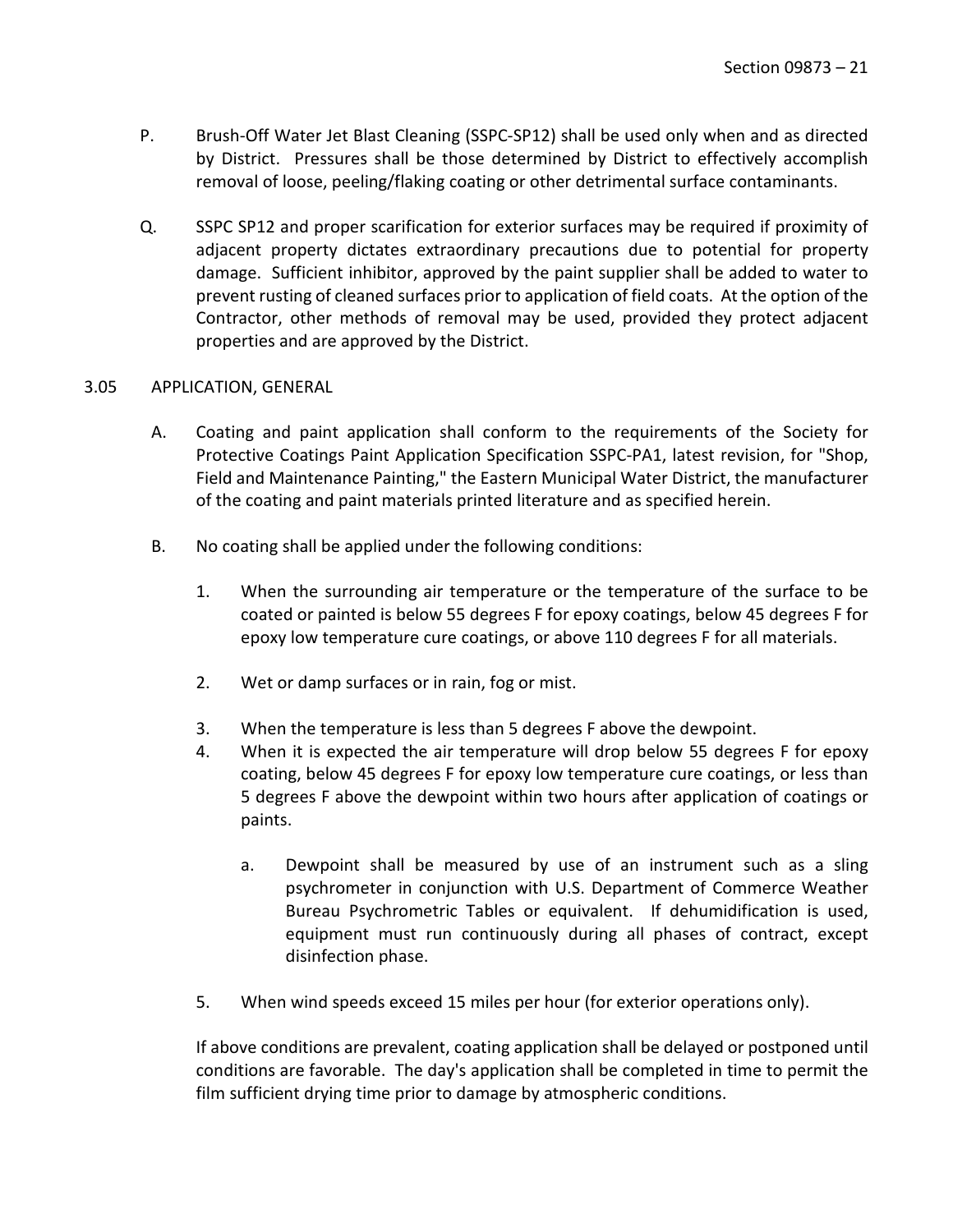- C. Thinning shall only be permitted as recommended by the manufacturer and approved by the District and shall not exceed limits set by applicable regulatory agencies.
	- 1. If Contractor applies any materials which have been modified or thinned to such a degree as to cause them to exceed established VOC levels, Contractor shall be responsible for any fines, costs, remedies, or legal action and costs that may result.
- D. Each application of coating or paint shall be uniform in appearance and applied evenly, free of brush marks, sags, runs and no evidence of poor workmanship. Care should be exercised to avoid lapping on glass or hardware. Coatings and paints shall be sharply cut to lines. Finished surfaces shall be free from blemishes or defects as defined by SSPC's Visual Comparison Manual.
- E. Protective coverings or drop cloths shall be used to protect floors, fixtures, equipment, prepared surface and applied coatings or paints. Personnel entering tank or walking on exterior roof of tank shall take precautions to prevent damage or contamination of coated or painted surfaces. If required by District, personnel shall wear soft-soled shoes, or shoe coverings approved by the District. Care shall be exercised to prevent coating or paint from being spattered onto surfaces which are not to be coated or painted. Surfaces from which such material cannot be removed satisfactorily shall be refinished as required to produce a finish satisfactory to the District.
- F. All welds and irregular surfaces specified by the District shall receive a brush coat of the specified product prior to application of each complete coat. Coating shall be brushed in multiple directions to ensure penetration and coverage, as directed by the District. These areas include, but are not limited to, welds, roof lap seams, nuts, bolts, pitted areas, ends and flanges of rafters and girders, etc. Care shall be exercised to ensure dry film thickness of coatings and paints do not exceed the maximum thickness allowed by the manufacturer of the specific product being applied.
- G. At conclusion of each day's blast cleaning and coating operations, a 6" wide strip of blast cleaned substrate shall remain uncoated to facilitate locating point of origin for successive day's blast cleaning operations.
- H. Epoxy coated surfaces or other multi-component materials exposed to excessive sunlight or an excessive time element beyond manufacturer's recommended recoat cycle, shall be scarified by Brush-Off Blast Cleaning (SSPC SP-7) or methods approved by the District, prior to application of additional coating or paint. Scarified coating or paint shall have sufficient depth to assure a mechanical bond of subsequent coat.
- I. All attachments, accessories, and appurtenances shall be prepared and finished in the same manner as specified for adjoining tank sections, except as specifically designated by the District.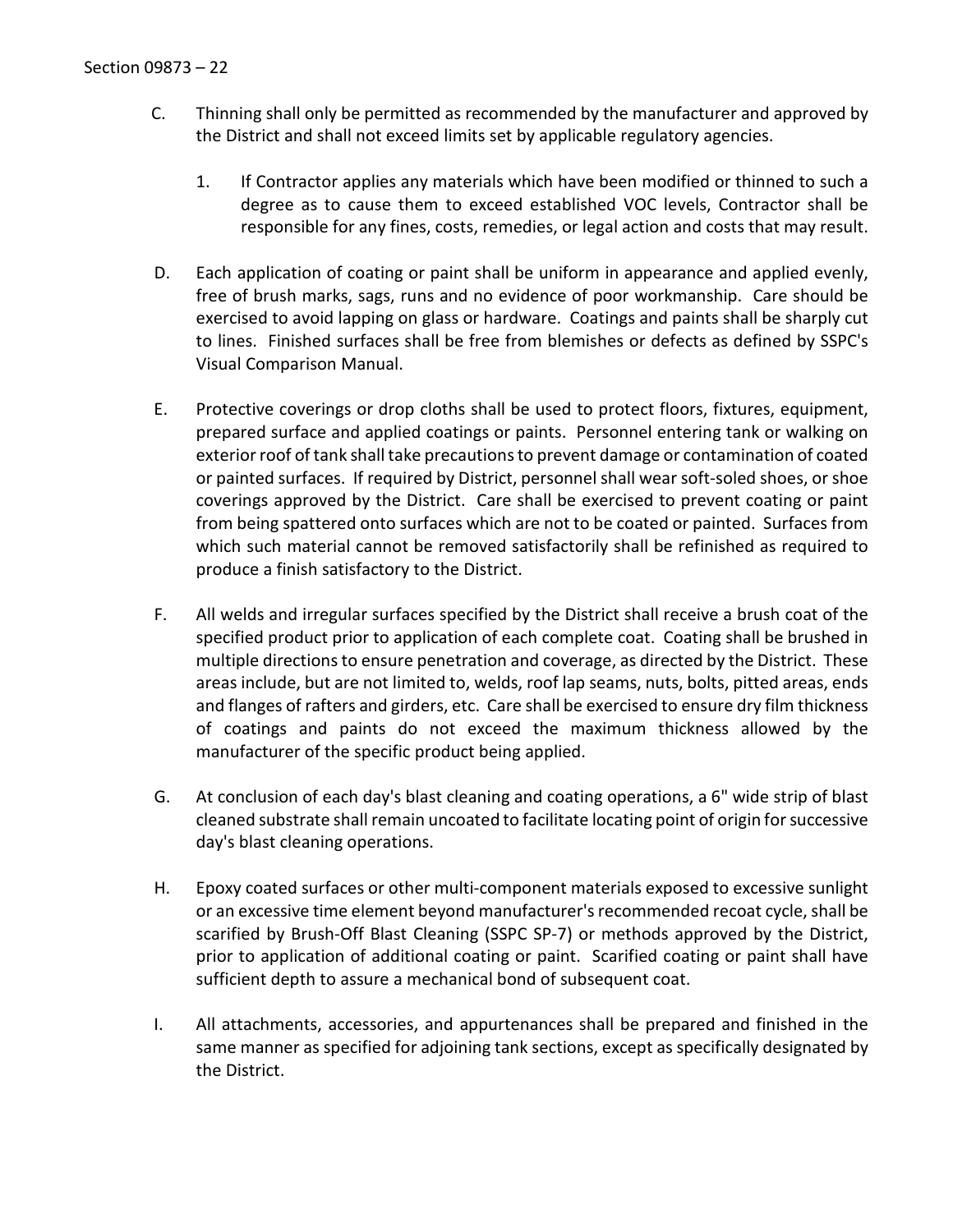- J. After abrasive blast cleaning of damaged and defective areas and feathering of edges, cleaned areas will be primed as specified herein. Field applied prime coat material shall match shop applied prime coat material. Spot prime repairs will not be included as part of the first intermediate coat.
- K. All coating components shall be mixed in exact proportions specified by the manufacturer. Care shall be exercised to ensure all material is removed from containers during mixing and metering operations.
- L. All coatings shall be thoroughly mixed, utilizing an approved slow-speed power mixer until all components are thoroughly combined and are of a smooth consistency. Coatings shall not be applied beyond pot-life limits or recoat cycles specified by manufacturer.
- M. Thinners shall be added to coating materials only as required in accordance with manufacturer's printed literature and in the presence of the District. Quantities of thinner shall not exceed limits set by applicable regulatory agencies.
- N. Application shall be by conventional or airless spray method, except as otherwise specified. Drying time between coats shall be a minimum of 24 hours between coats.
- O. When two or more coats are specified, where possible, each coat shall contain sufficient approved color additive to act as an indicator of coverage or the coats must be of contrasting color. A fine bristle broom and air shall be used to remove dust and other matter from each coat prior to application of any additional coats.
- P. Care shall be exercised during spray operations to hold the spray nozzle perpendicular and sufficiently close to surfaces being coated, to avoid excessive evaporation of volatile constituents and loss of material into the air or the bridging of cracks and crevices. Reaching beyond limits of scaffold perimeter will not be permitted. All overspray identified by the District shall be removed by hand or pole sanding prior to application of subsequent coat.
- Q. Joint sealant may be applied by caulking gun, trowel or other approved method. Sealant shall be pressed firmly into voids to insure 100% filling/sealing.
- R. All mixing, thinning, application and holiday detection of coatings shall be accomplished in the presence of the District.
- S. A time element equivalent to 7 days curing time at 70 degrees F and 50% relative humidity shall be allowed before placing the epoxy coating into service, as determined in Part 3.09 "DEHUMIDIFICATION".
- T. Paint shall not be applied when wind speeds exceeds fifteen miles per hour.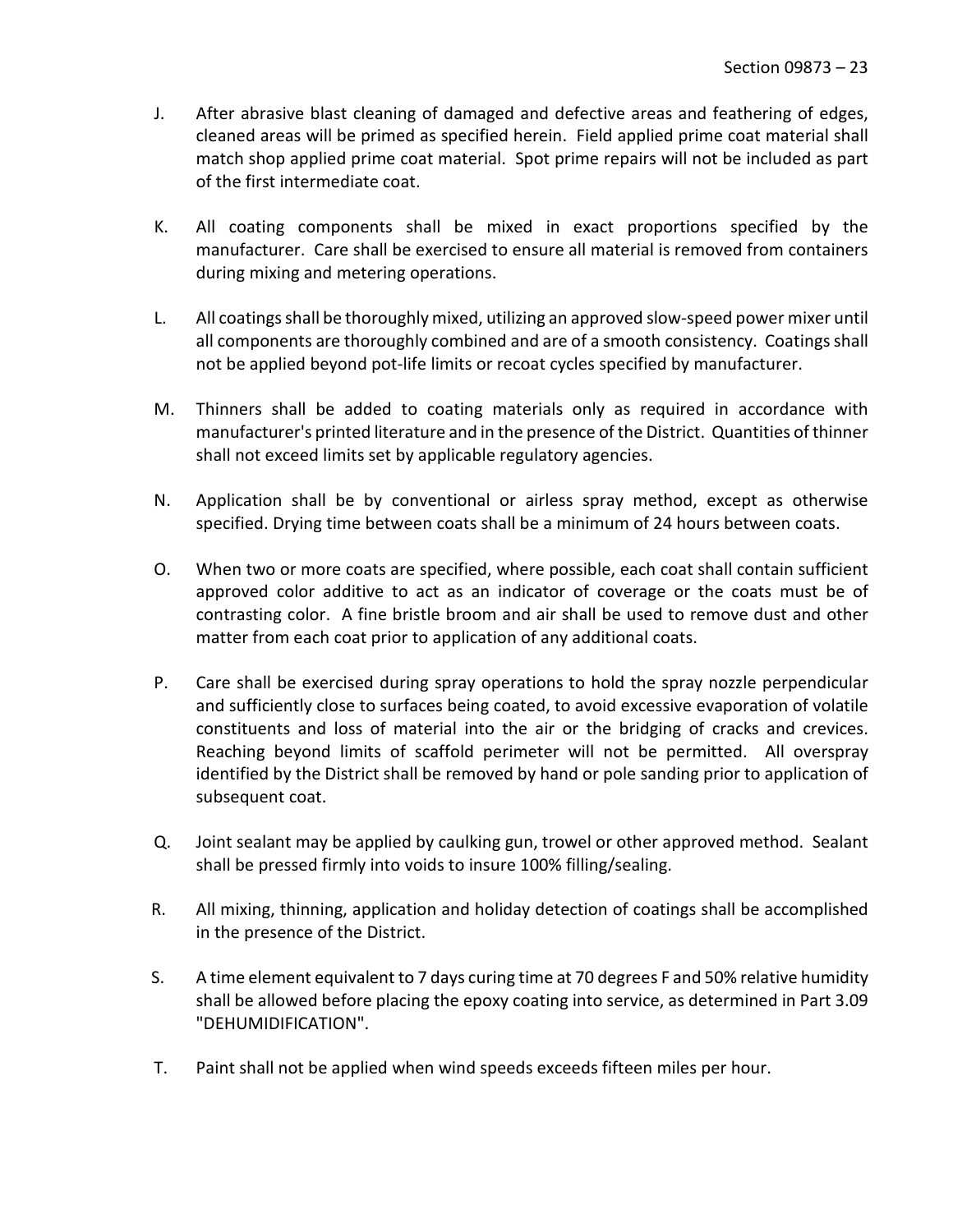U. Care shall be exercised during spray operations to hold the spray nozzle perpendicular and sufficiently close to surfaces being coated to avoid excessive evaporation of volatile constituents and loss of material into the air or the bridging of cracks and crevices. Reaching beyond limits of scaffold perimeter will not be permitted. All dryspray or overspray shall be removed as directed by the District and the area recoated.

## <span id="page-25-0"></span>3.06 APPLICATION, INTERIOR COATING SYSTEMS

A. After completion of surface preparation as specified, all surfaces shall receive a coating system as follows:

## **SEE SECTION 09873.1 (CUSTOM)**

- B. Shell/roof junction, roof plate lap seams, and designated void areas:
	- 1. After completion of coating application, as specified, all void areas shall be filled with a joint sealant as specified. Joint sealant may be applied by caulking gun, trowel or other approved method. Sealant shall be pressed firmly into voids to insure 100% filling/sealing.

### <span id="page-25-1"></span>3.07 APPLICATION, EXTERIOR PAINT SYSTEMS

A. After completion of surface preparation as specified, all surfaces shall receive a coating system as follows:

## **SEE SECTION 09873.1 (CUSTOM)**

- B. A minimum of 12 hours time is required before additional coats may be applied.
- C. Color Scheme: The District shall select exterior finish coat colors for the project. The Contractor shall submit a current chart of the manufacturer's available colors to the Owner's representative ten days prior to start of painting operations.
- D. Coating System Identification: unless otherwise directed by the District, stencil the following information on the completed exterior system. Location will be selected by the District. Use a black urethane coating and provide lettering that is 2 to 3 inches in height.
	- 1. Month and Year of Completion
	- 2. Identification of Cleaning Method
	- 3. Identification of Coating System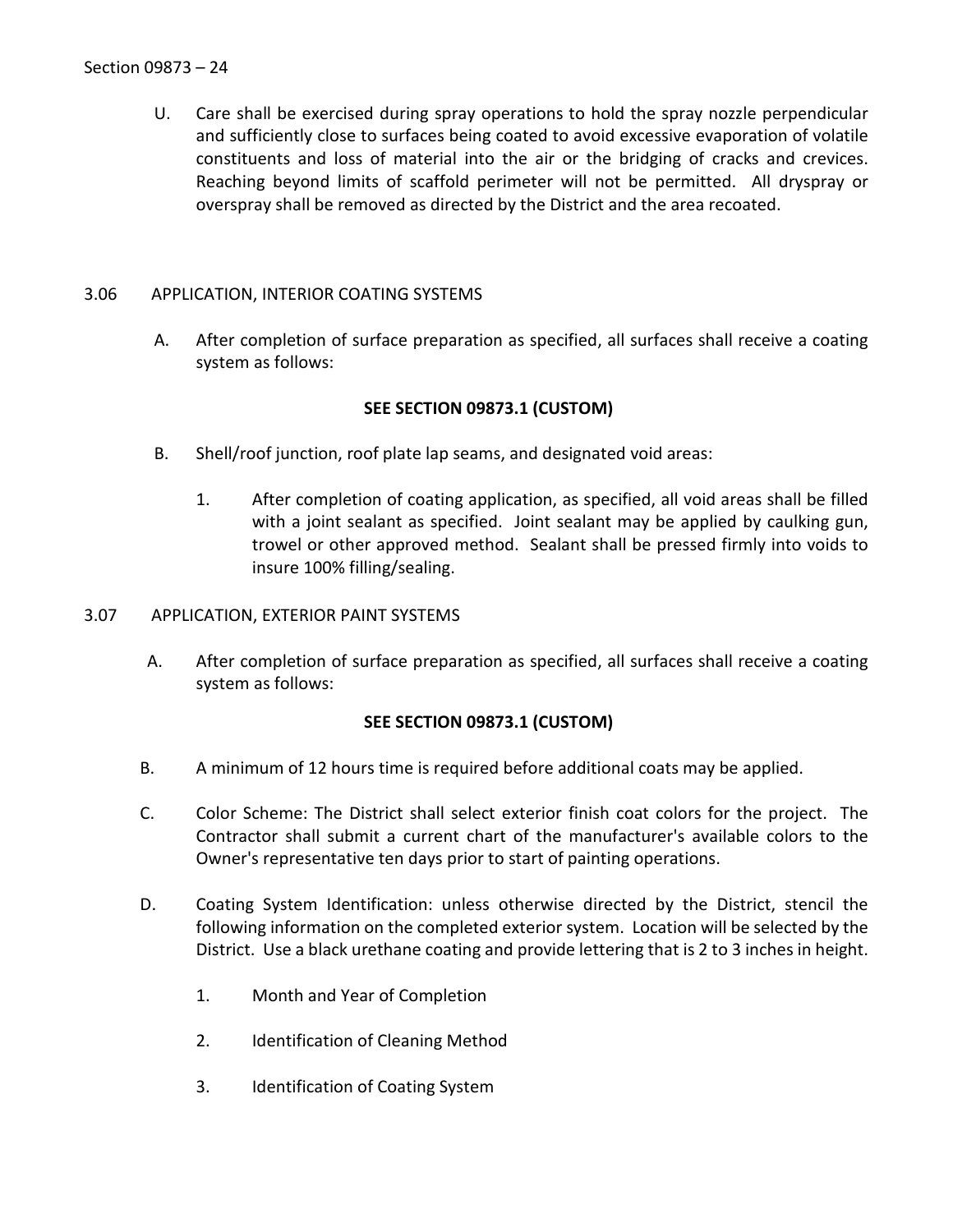- E. Following all paint work, apply caulking to the gap between the exterior floor plate and concrete ring wall in accordance with the manufacturer's written recommendations, using backing rod as required to provide suitable seal. Exterior caulking shall have a smooth clean finish that is applied to clean, sharp lines. Sealant color shall be selected and approved by the Owner.
	- 1. Sealant shall be a material as specified under shall include Sikaflex 1A, Vulkem 921, Sonolastic NP1, or approved equal.

#### <span id="page-26-0"></span>3.08 QUALITY CONTROL

- A. Surface Preparation: surface preparation will be based upon comparison with: "Pictorial Surface Preparation Standards for Painting Steel Surfaces," SSPC-Vis 1 and as described herein. Anchor profile for prepared surfaces shall be measured by using a nondestructive instrument such as a Testex Press-0-Film System in accordance with ASTM D4417. Temperature and dewpoint requirements shall apply to all surface preparation operations, except low and high temperature limits.
- B. Dry film thickness verification and holiday inspection shall be performed by the Contractor in the presence of the District. Contractor shall provide all inspection equipment and a minimum of two of his personnel at the top of each scaffold to perform the inspections. District will provide one inspector for each scaffold being used by Contractor to witness Contractor's performance. Contractor shall check every square inch of the interior coating, including nuts, bolts, ends of rafters, mating surfaces, etc. and shall mark and repair all holidays as specified herein. All areas not meeting the specified dry film thickness and all areas with holidays shall be recoated and repaired by Contractor as directed by District.
- C. Film Thickness Testing: thickness of coatings and paint shall be checked with a nondestructive film thickness gauge in accordance with ASTM D1186 and/or ASTM D7091. An instrument such as Tooke Gage should be used in accordance with ASTM D4138 if a destructive tester is deemed necessary. The sampling of film thickness of flat (e.g. plate) surfaces shall be tested in accordance with SSPC-PA2. The sampling of structural members or irregular surfaces shall be tested in frequency and locations, as directed by the District.
- D. Holiday Detection: coating integrity of all interior coated surfaces shall be tested with an approved inspection device in accordance with NACE SP 0188. All pinholes shall be repaired in accordance with the manufacturer's printed recommendations and retested. No pinholes or other irregularities will be permitted in the final coating.
- E. Inspection Devices: Contractor shall furnish, until final acceptance of coating and painting, inspection devices in good working condition for detection of holidays and measurement of dry-film thickness of coatings. They shall also furnish National Institute of Standards and Technology/National Bureau of Standards (NIST/NBS) certified thickness calibration plates to test accuracy of thickness gauges. Dry film thickness gauges and holiday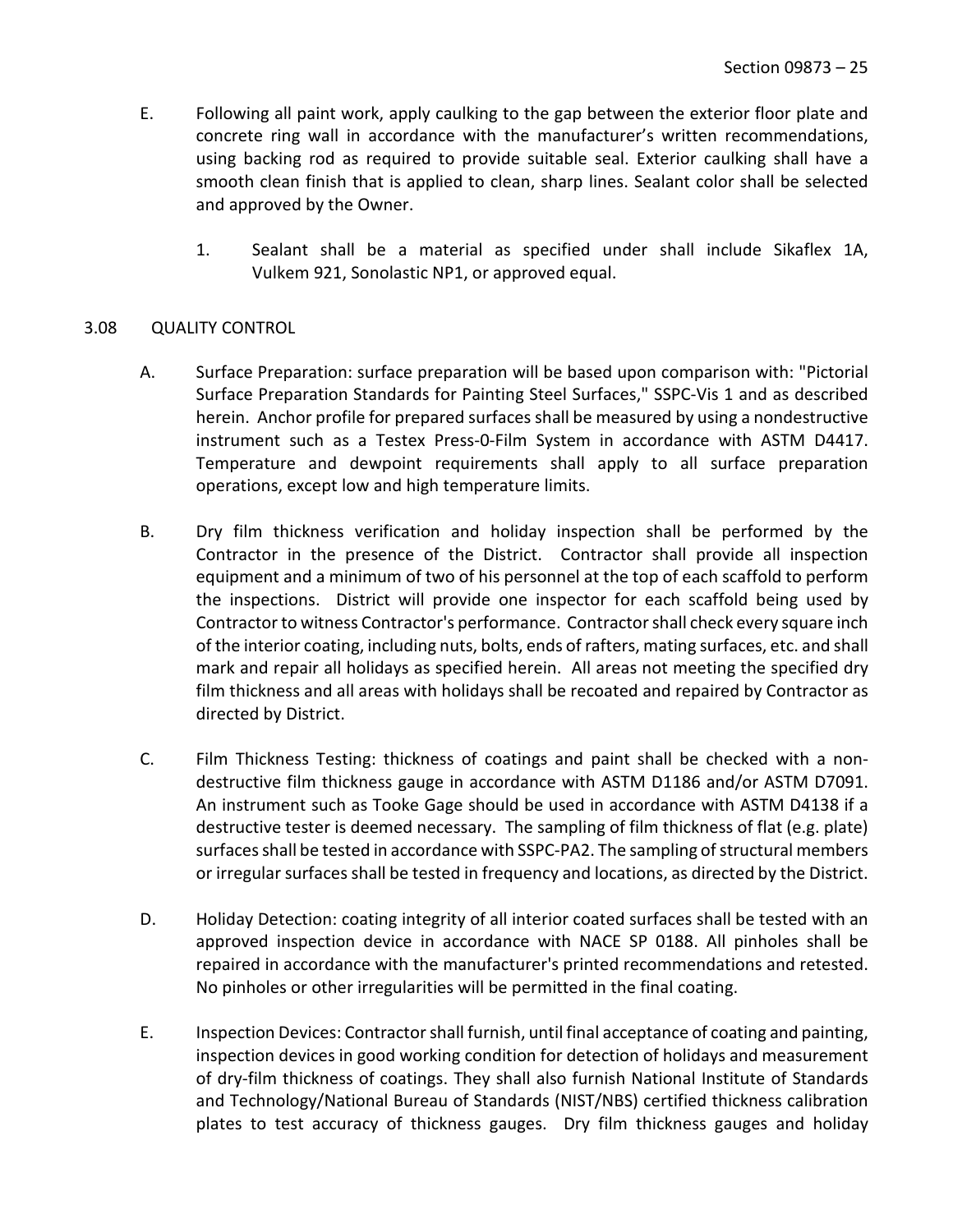detectors shall be available at all times until final acceptance of application. Inspection devices shall be operated by, or in the presence of the District with location and frequency basis determined by the District. The District is not precluded from furnishing its own inspection devices and rendering decisions based solely upon their tests.

- F. Acceptable Inspection Devices: acceptable devices for ferrous metal surfaces include, but are not limited to Tinker-Rasor Models AP and AP-W holiday detectors, and SSPC, Type II units for dry film thickness gauging. Inspection devices shall be calibrated and operated in accordance with the manufacturer's instructions and SSPC-PA2.
- G. Upon completion of the interior coating operations and after the required curing intervals, holiday detection shall be accomplished on all coated surfaces. A thorough visual holiday detection shall be completed on all surfaces above the overflow with any suspected holidays verified by high-voltage detection, as noted. The instrument shall be set at 2,000 volts, include a wire brush electrode, and be properly grounded. Repairs shall be retested.

The contractor shall obtain a letter from the coating manufacturer approving this test procedure, prior to any testing. Should the manufacturer not approve of the use of a highvoltage testing device, a 67.5 volt device such as a Tinker and Rasor M-1 tester shall be used.

- H. Upon completion of epoxy application to shell surfaces and abrasive blast cleaning of floor plates, and before application of epoxy to bottom surfaces, surfaces of completed epoxy coating on lower shell which may have been subjected to damage from abrasive blast cleaning of floor areas, shall be holiday detected again and repaired as specified herein.
- I. All holiday detection of coatings shall be performed in the presence of the District.
- J. Whenever and wherever required by Inspector, Contractor shall furnish illumination (level of illumination as determined by District) and scaffolding (level of scaffolding as determined by District) to permit inspection prior to acceptance of work. Contractor shall move lights and scaffolding as directed by Inspector to enable him to inspect all surfaces, inside and out.

## <span id="page-27-0"></span>3.09 DEHUMIDIFICATION

- A. Dehumidification shall be used to control the environment within the tank space 24 hours a day during blast cleaning and coating application. The system shall be similar or equal to the following requirements
- B. Operation Criteria:
	- 1. The tank shall be continuously dehumidified 24 hours per day, 7 days per week during blasting, coating, between applications of coating, and until the system application is complete, until unless approved otherwise in writing by the District.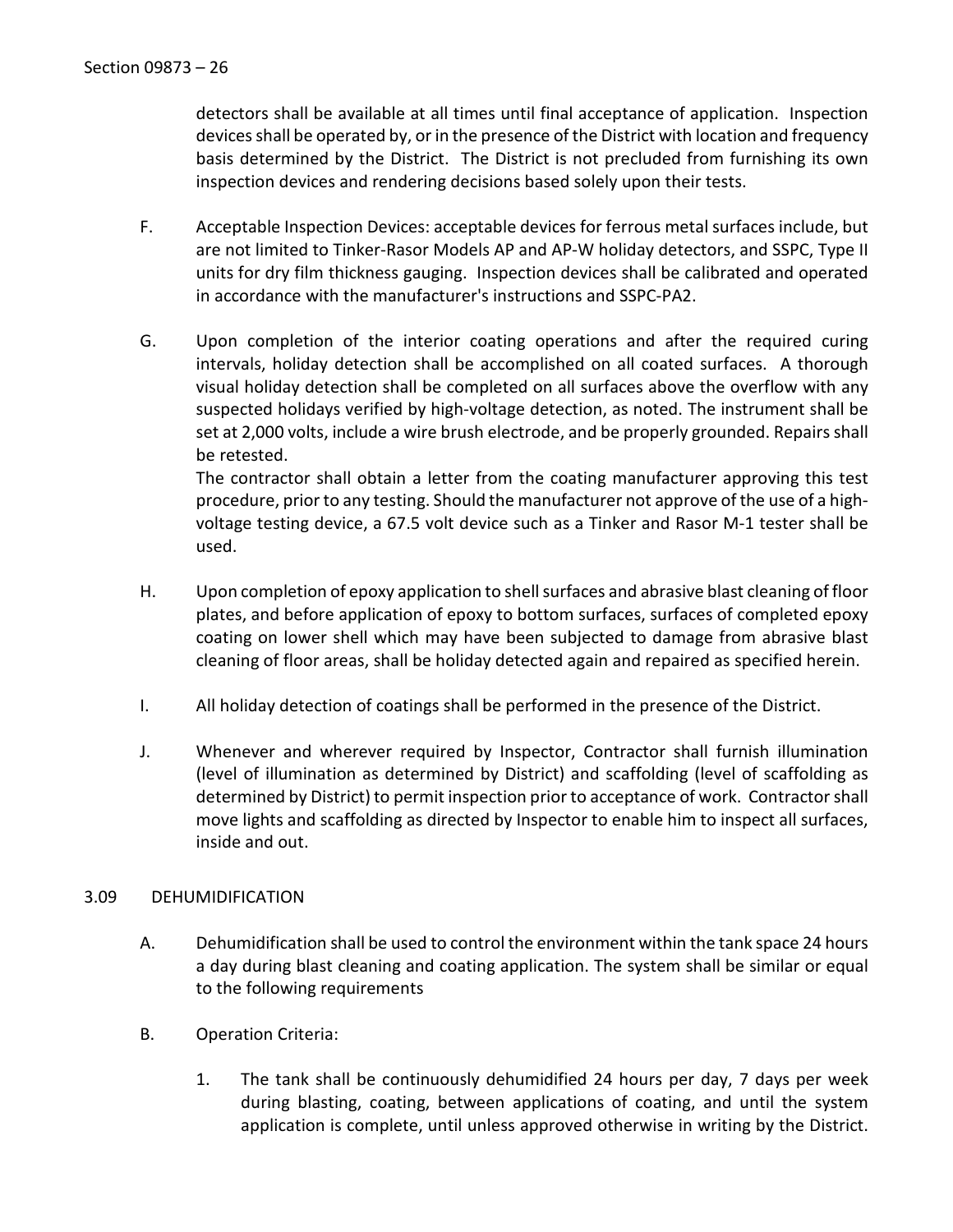The equipment shall provide a relative humidity within the work space that does not exceed 35 percent 24 hours per day.

- 2. Maintain the dehumidification system at all times. Only ventilation equipment, not dehumidification equipment is required throughout final cure period.
- 3. Dehumidification equipment shall also provide the necessary ventilation for the removal of solvent vapors during the coating. At all times, maintain the concentration of solvent vapors in all parts of the tank at 10-percent below the lower explosive limit (LEL).
- 4. Ducting shall be a minimum of 18 inches in diameter, airtight and reinforced with spirally-wound wire to prevent collapse. Size of ducting shall be larger if deemed necessary by the Contractor in order to comply with these specifications or any local, state, or federal safety regulations. Sizing of the ducting, ventilation, and dehumidification equipment shall be the sole responsibility of the Contractor. Provide an appropriate connecting device between the 18-inch duct and designated opening. All bends in duct work shall have a minimum radius of 2 X ID of the ducting (i.e.  $18''$  ID =  $36''$  minimum radius).
- 5. The Contractor shall design and submit for review a dehumidification and ventilation plan, which provides for a minimum cross-draft velocity of 100 feet per minute in the vicinity of the work area. The cross-draft velocities shall be obtained with the use of a portable blower or fans.
- 6. The areas adjacent to the surface that are to be blasted and coated shall not be exposed to a relative humidity over thirty-five percent. Furthermore, these areas shall not have a surface temperature that is less than 15 degrees F above dew point at any time during cleaning and coating phases.
- C. Equipment:
	- 1. The dehumidification equipment shall be a solid desiccant (not liquid, granular, or loose lithium chloride) design having a single rotary desiccant bed capable of continuous operation, fully automatic, with drip-proof automatic electrical controller.
	- 2. The equipment shall be capable of making two complete air changes every sixty minutes unless the 100 feet per minute cross-draft velocity requirement requires a larger volume.
	- 3. The processed air from the dehumidification unit must maintain a relative humidity of fifteen percent or less.
	- 4. During the coating phase, dehumidification units shall have auxiliary heaters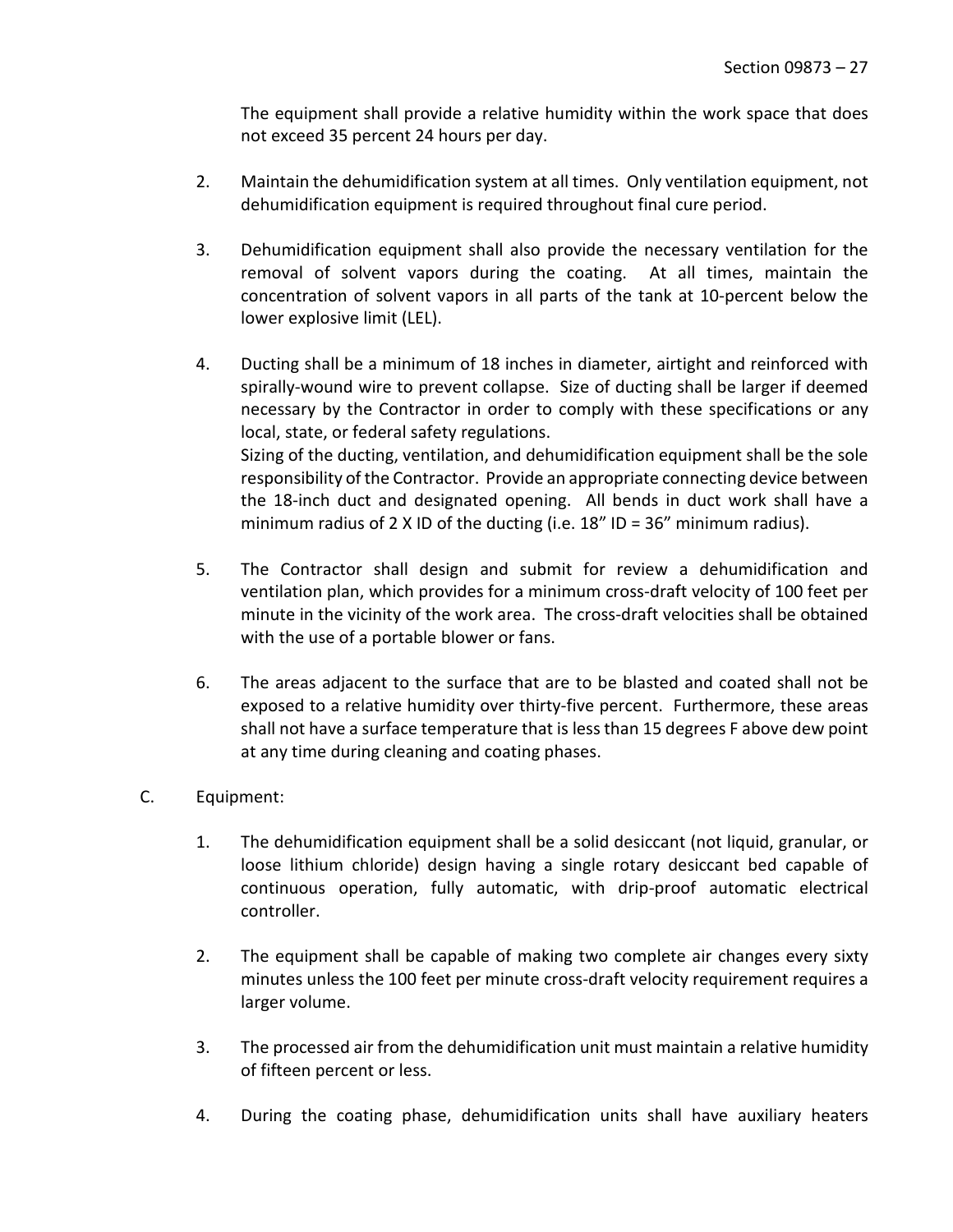capable of maintaining a constant air temperature inside the tank.

- 5. Air heaters are not acceptable as substitutes for dehumidification units.
- 6. Air chillers, heaters, or air conditioners may be used downstream of the dehumidifiers if they are approved for use by the manufacturer of the dehumidification equipment and the District.
- D. Dehumidification equipment shall be operating continuously, 24 hours a day, seven days per week from the time abrasive blasting begins, through to completion of all lining application. Equipment shall be turned off only for regular servicing or fueling of climate control equipment or generator(s). Equipment can be turned off during periods when there is no demand for dehumidification only if automatic controls are installed that perform the following:
	- 1. Activates and deactivates the equipment by determining the difference between the coldest surface temperature and the dew point temperature in the tank.
	- 2. Measures and logs surface temperature, inside air temperature, inside dew point temperature and equipment run time at 1-minute intervals. Copies of this data will be delivered to the Owner's representative.

## <span id="page-29-0"></span>3.10 FINAL CURING OF INTERIOR EPOXY COATINGS

- A. Upon completion and acceptance of applied coating system, Contractor shall furnish an approved exhaust fan or blower of sufficient capacity to insure removal of solvent vapors during curing process. The fan or blower, after approval by District, shall be installed as directed by the District and shall remain in continuous operation until coating is completely cured as determined by the manufacturer of the coating system. Operation and maintenance of blower during curing operations shall be the responsibility of the Contractor.
	- 1. If dehumidification is being used, the equipment shall remain in-place and run continuously during all curing operations.
- B. After completion of curing cycle as required by the coating manufacturer, the Contractor shall test the applied coating with a solvent rub test performed in accordance with ASTM D 5402 to verify adequate curing has been attained.
	- 1. If final cure has not been attained, ventilation shall be continued until applied coating passes the solvent wipe test.
- C. After final cure is approved by District, Contractor shall remove fan or blower.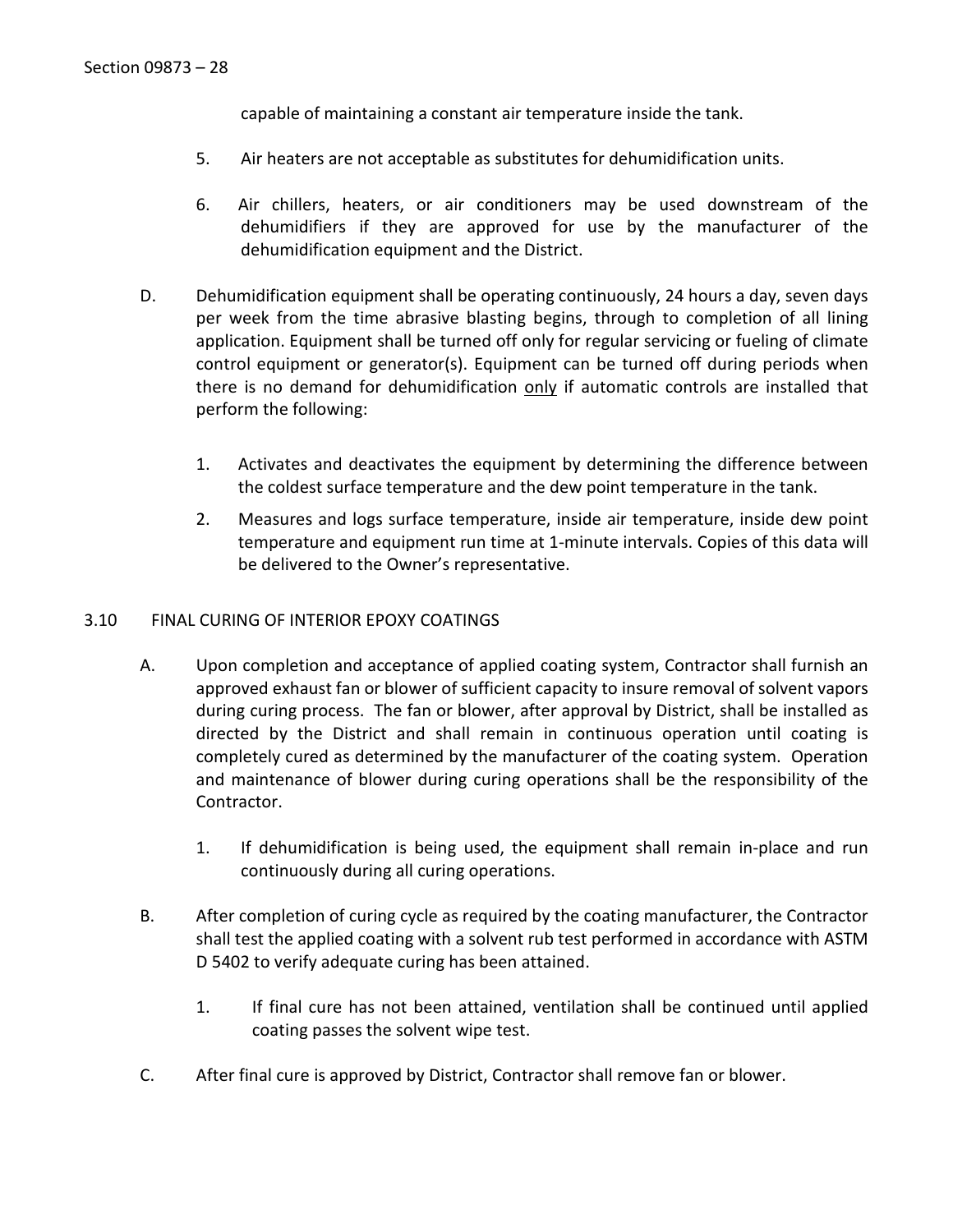#### <span id="page-30-0"></span>3.11 DISINFECTION

- A. Disinfecting of interior surfaces of tank shall be accomplished in the presence of the District, in conformance to AWWA Standard C652 Section 4.2 Chlorination Method 2 as modified herein:
	- 1. Disinfection shall be accomplished after completion and acceptance by Owner of all interior recoating and curing of coating as required in 3.10 "FINAL CURING OF INTERIOR EPOXY COATINGS".
	- 2. Prior to disinfecting, the complete interior shall be cleaned with an approved cleaner or detergent applied via high pressure hot solution method. If deemed necessary by the District, immersed areas shall be scrubbed with a brush or similar implement which will apply force and pressure to the surface to completely remove residual solvents and other surface contaminants.

Cleaned surfaces shall then be rinsed with clean water. Residual water and contamination removed during washing process shall be thoroughly flushed from tank. Contractor shall obtain approval of District prior to draining any residual water to waste. This operation shall be accomplished after completion of interior coating work as directed by the District.

- 3. After completion of cleaning cycles as noted above, all interior surfaces shall jet washed with a chlorine or chloramine solution having a content of 200 PPM. Chlorine or chloramine solution which accumulates on the bottom shall be drained to waste. Contractor shall obtain approval of District prior to draining any high strength chlorinated water to waste. Rinsing with clean water is not required unless directed by the District.
- 4. Once the tank has been completely filled, the tank will be isolated from the water system and the District will take a Bac-T test. Bac-T samples will need to be taken immediately after filling the tank and a second Bac-T is to be taken after 24 hours. The tank is to remain off line until the results pass California drinking water standards: Absent for coliform bacteria and E. coli, and HPCs less than 500 CFU per mL. Should the Bac-T test fail, the Contractor will be responsible for reimbursing the District for the rejected and drained water and will be required to rechlorinate the reservoir as described above until the Bac-T tests are negative.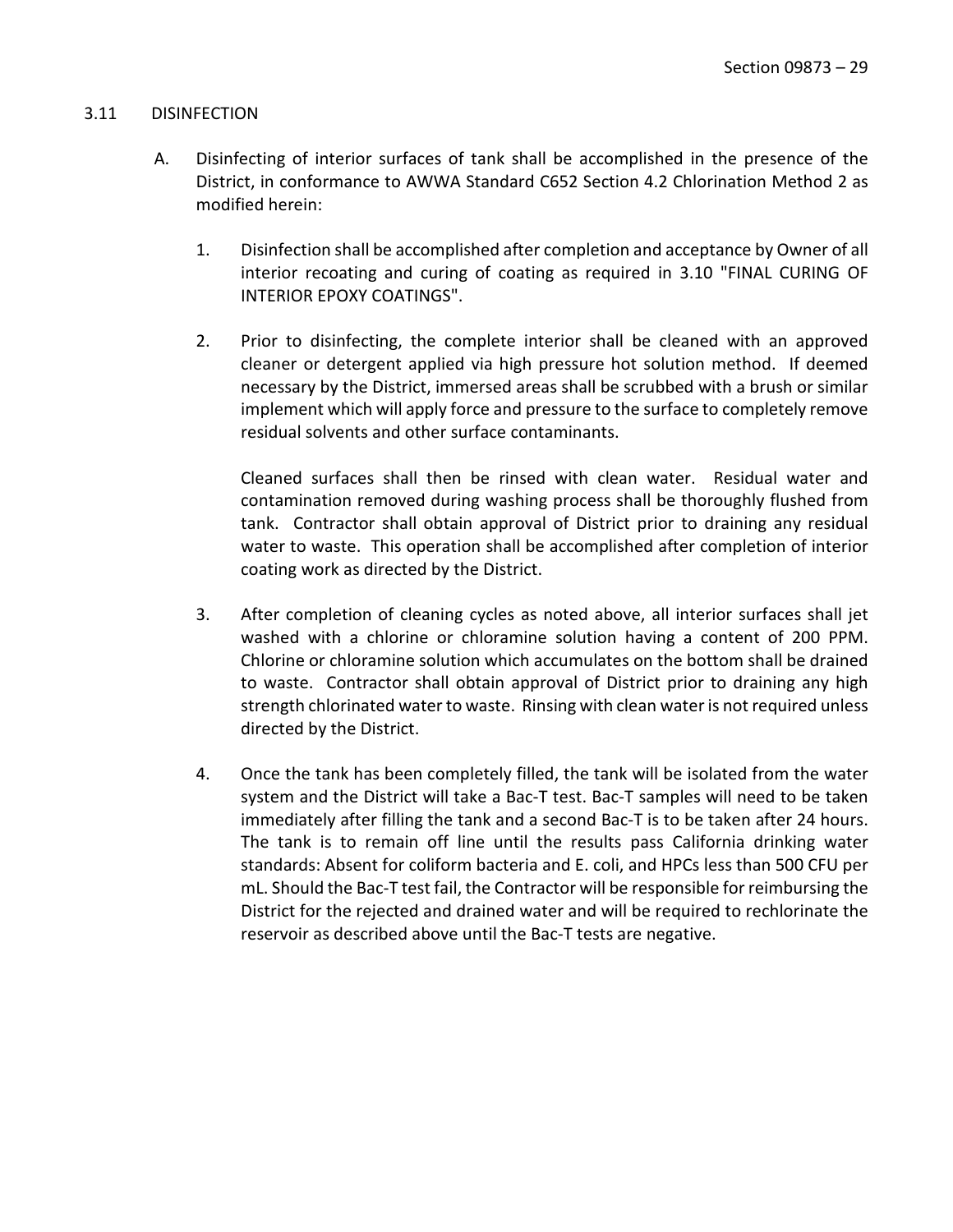## <span id="page-31-0"></span>3.12 TESTING FOR VOLATILE ORGANIC COMPOUNDS (VOC'S) AND ODOR

- A. VOC samples are to be taken for information only as a precautionary measure, as long as the coatings are NSF 61 approved, to be sure that there are no high levels of VOCs leaching into the tank. To monitor the presence of VOC's leached into the water from the coating process, the following procedure shall be utilized:
	- 1. After satisfactory curing, the tank shall be filled by District in accordance with standard filling procedure. Water shall then be retained for a period of 5 days.
	- 2. On the sixth day following completion of filling of tank, samples of water shall be removed by District, in accordance with latest Health Department memoranda. Samples shall then be forwarded, by District, to an approved test laboratory for testing to determine presence of VOC's.
	- 3. After testing of samples, results must show levels of leached organics to be in accordance with levels established by the Health Department for various VOC's. Results will be verified by Health Department and tank will then be placed into operating service.
	- 4. If levels of leached organics exceed those acceptable to the Health Department, the tank shall be drained, flushed, refilled and retested at the Contractor's expense. Failure of the tank to attain levels acceptable to the Health Department shall be the responsibility of the Contractor and remedial measures to attain such levels shall be at his sole expense.
	- 5. If leached organics produce any taste and odor objectionable to consumers of the water from the tank, the tank shall be drained, recleaned, flushed, refilled and retested at the Contractor's expense. Failure of the tank to be taste and odor-free shall be the responsibility of the Contractor and remedial measures to attain such a condition shall be at his sole expense.
- B. A physical sample will be taken and sent to lab for odor analysis. A passing odor of 3 TON or less will indicate consumer acceptance.

## <span id="page-31-1"></span>3.13 CLEANUP

A. Upon completion of the work, all staging, scaffolding and containers shall be removed from the site or destroyed in a manner approved by the District. Coating, paint and thinner containers, and excess coatings, paints and thinners, shall be disposed of in conformance to current regulations. Coating or paint spots upon adjacent surfaces shall be removed and the entire jobsite cleaned. All damage to surfaces resulting from the work of this section shall be cleaned, repaired or refinished to the complete satisfaction of the District at no cost to the District.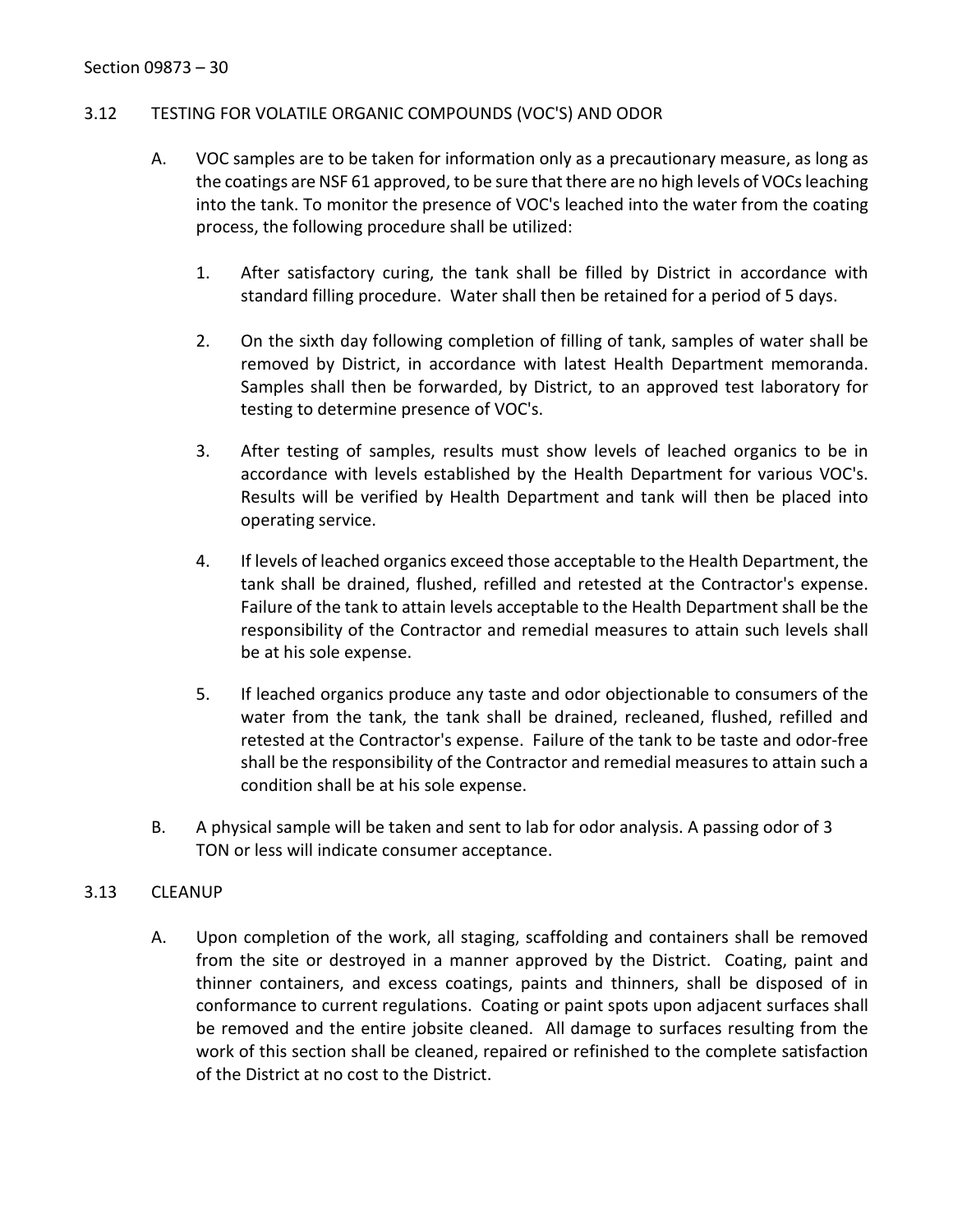### <span id="page-32-0"></span>3.14 OMISSIONS

A. Care has been taken to delineate herein those surfaces to be coated or painted. However, if coating and painting requirements have been inadvertently omitted from this section or any other section of the specifications, it is intended that all metal surfaces, unless specifically exempted herein, shall receive a first-class protective system equal to that given the same type surface pursuant to these specifications.

## **END OF SECTION 09873**